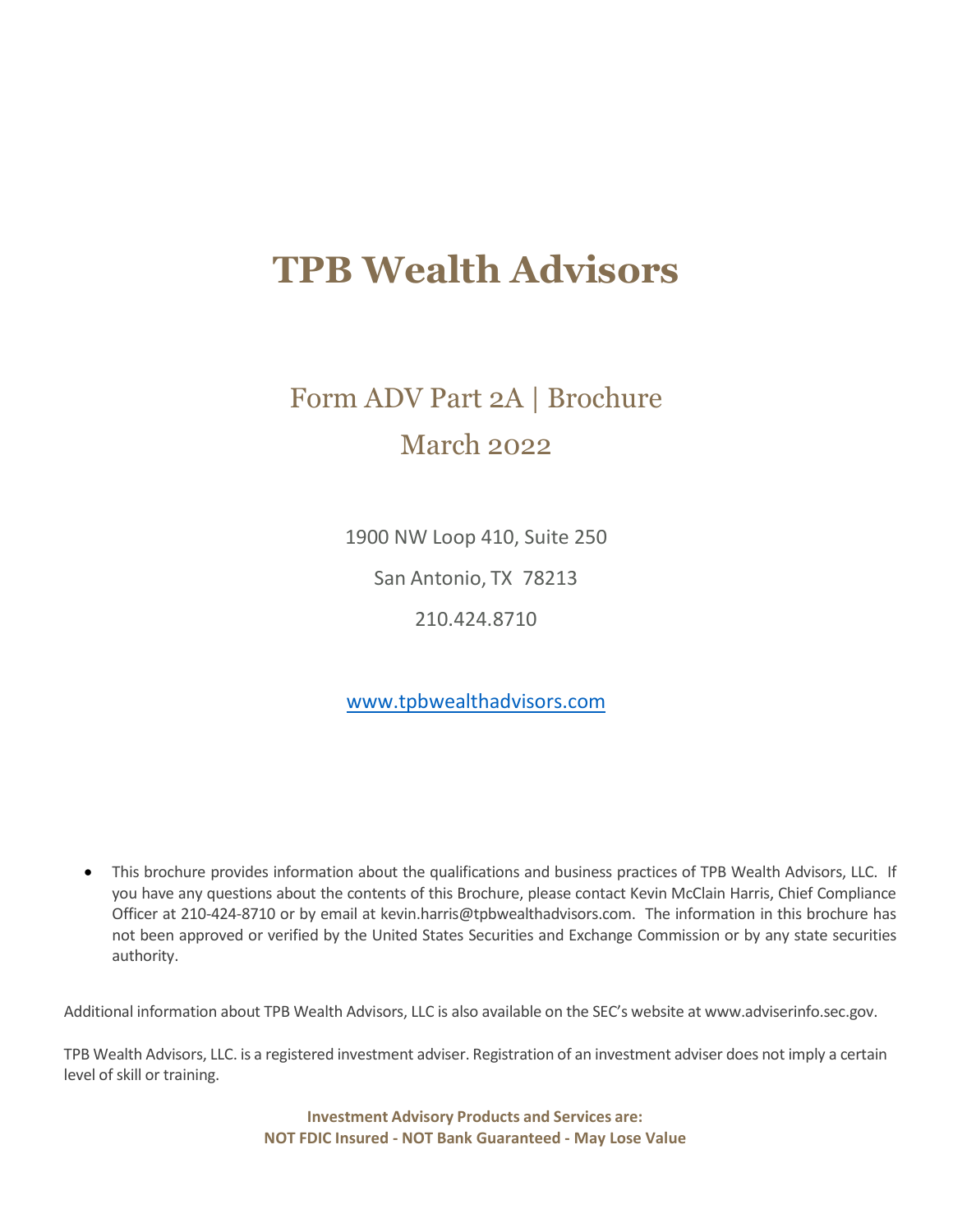# <span id="page-1-0"></span>**Item 2. Material Changes**

- Effective January 2022, TBP Wealth Advisors updated our Standard Fee Schedule for new clients
- Effective March 2022, Aspireon Wealth Advisors, LLC changed its name to TPB Wealth Advisors, LLC and new web domain name to www.tpbwealthadvisors.com
- Effective December 2021 opened a new location in Austin at 1717 W. 6<sup>th</sup> Street, Austin, TX 78703

TPB Wealth Advisors will ensure that you receive a summary of any material changes to this and subsequent Brochures within 90 days of the close of our business' fiscal year end which is December 31st. we will provide other ongoing disclosure information about material changes as they occur. We will also provide you with information on how to obtain the complete brochure. Currently, our Brochure may be requested at any time, without charge, by contacting TPB Wealth Advisors at (210)424-8710 or via email at [www.tpbwealthadvisors.com](http://www.tpbwealthadvisors.com/)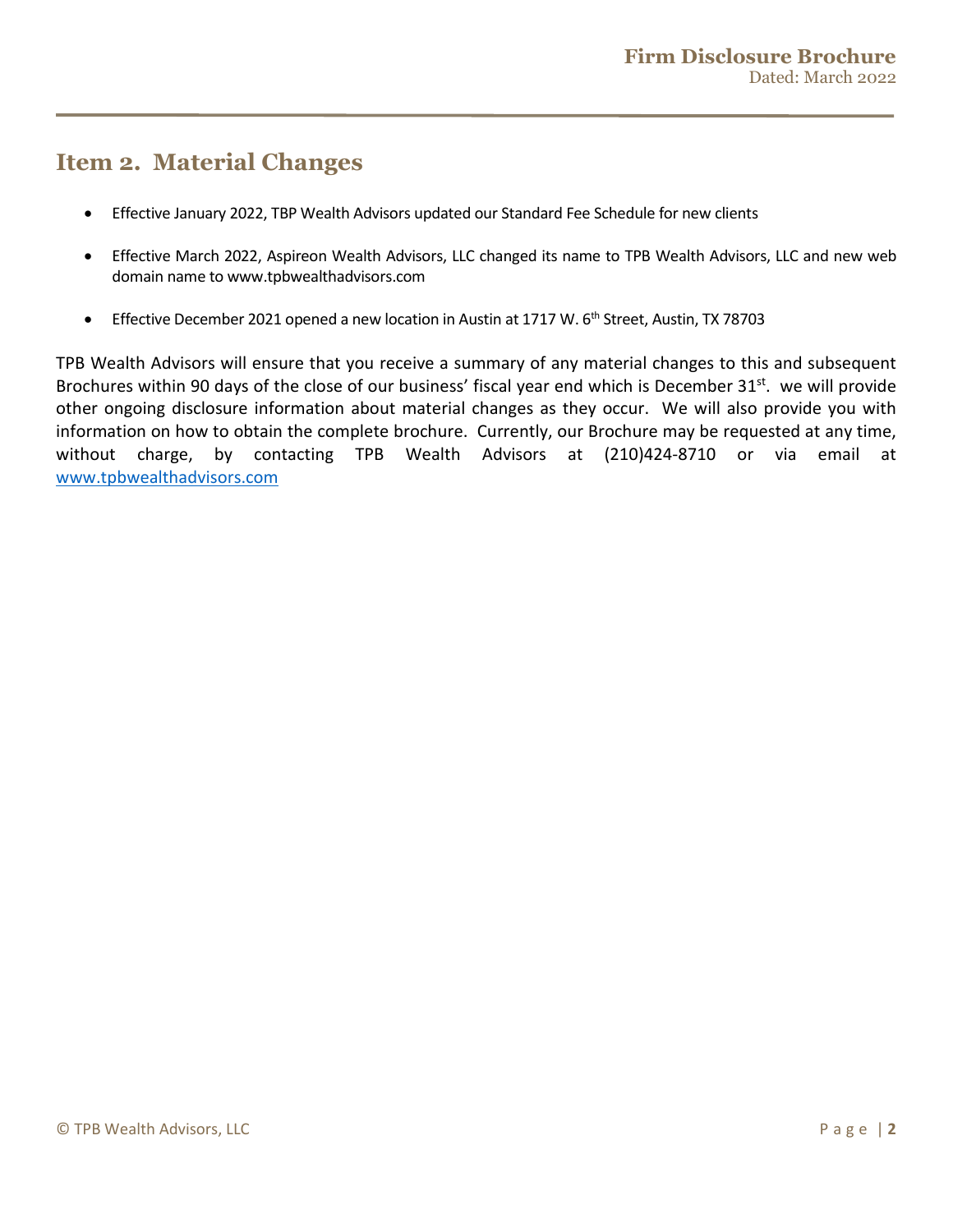# <span id="page-2-0"></span>**Item 3. Table of Contents**

### **Contents**

| Item 11. Code of Ethics, Participation or Interest in Client Transactions and Personal Trading18 |
|--------------------------------------------------------------------------------------------------|
|                                                                                                  |
|                                                                                                  |
|                                                                                                  |
|                                                                                                  |
|                                                                                                  |
|                                                                                                  |
|                                                                                                  |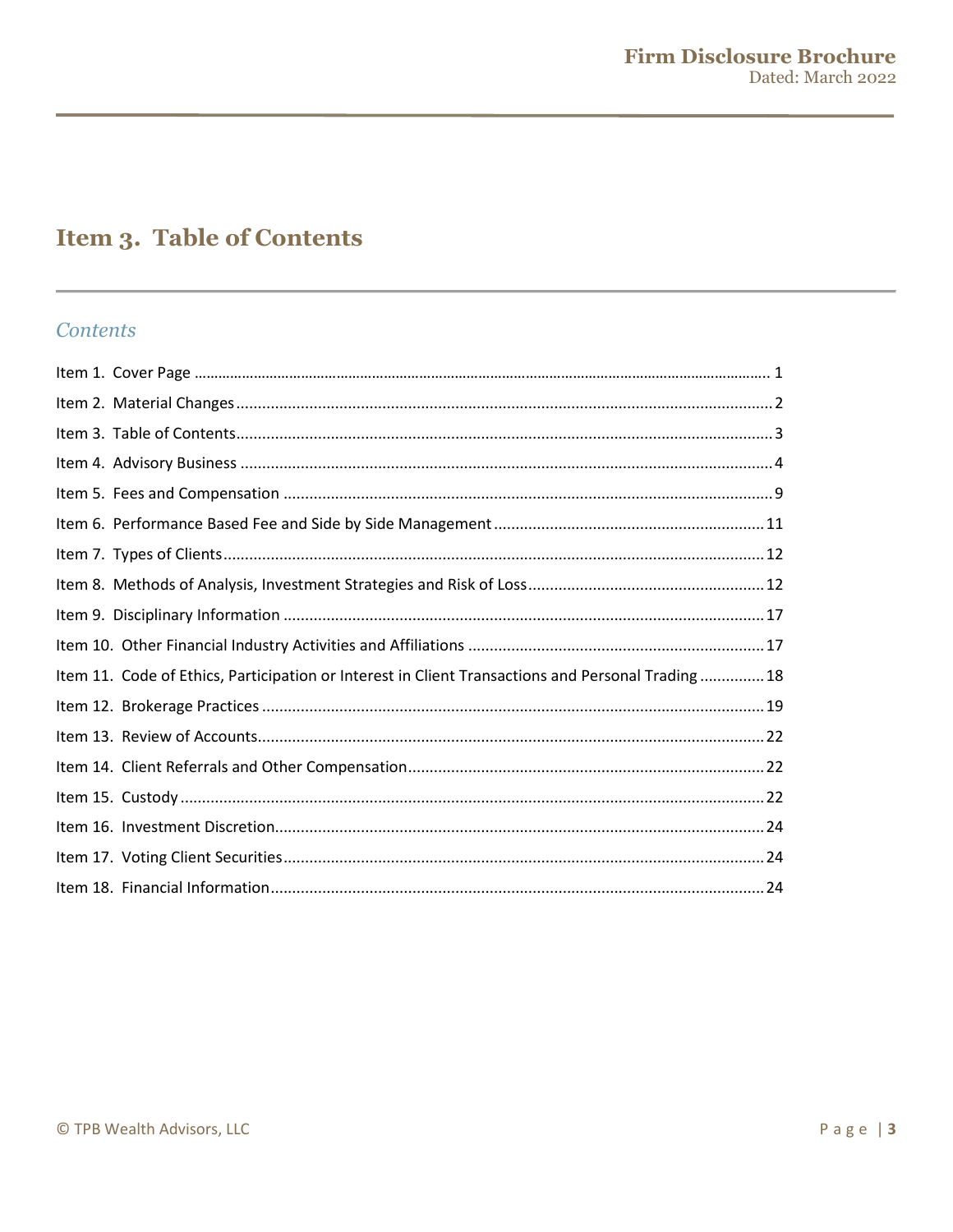# <span id="page-3-0"></span>**Item 4. Advisory Business**

### *Advisory Business*

TPB Wealth Advisors, LLC ("TPB WEALTH ADVISORS" or "TPB Wealth") (formerly Aspireon Wealth Advisors LLC) is a registered investment adviser with the United States Securities and Exchange Commission which began operations in 2009.

TPB Wealth Advisors is a wholly owned subsidiary of Texas Partners Bank, LLC, which is a subsidiary of Southwest Bancshares, Inc. Southwest Bancshares, Inc. is a bank holding company. Texas Partners Bank, LLC does business as a bank under the following business names: (1) The Bank of San Antonio; (2) The Bank of Austin; and (3) Texas Hill Country Bank. Texas Partners Bank also wholly owns The Bank of San Antonio Insurance Group, along with TPB Wealth Advisors. These are our related companies.

Further, TPB Wealth Advisors wholly owns two entities, which are discussed further throughout this brochure. TPB Opportunities Fund GP, Inc., is a Texas-based corporation, which serves as the General Partner to a series of private funds, TPB Opportunities Fund (formally named the Aspireon Opportunities Fund), and used by clients of TPB Wealth Advisors. TPB Investment Management, LLC., is a Delaware-based limited liability company, which acts as investment manager for day-today investment oversight of the TPB Opportunities Fund, LP series. Additionally, TPB Investment Management, LLC. operates as a relying advisor under TPB Wealth Advisors.

TPB Wealth Advisors is a discretionary wealth management firm that provides comprehensive solutions, including financial planning and investment management. TPB Wealth Advisors seeks to serve the distinct needs of high-achieving clients who are committed to optimizing their financial resources as a means to fund their life's purpose. Beyond driving investment results and managing risk on behalf of clients, TPB Wealth Advisors are committed to transparency and collaboration within a solutions-oriented framework that allows for custom access points, while engaging with clients on their terms.

### *Financial Planning and Investment Advisory Services*

As part of its comprehensive services, TPB Wealth Advisors provides its clients with three primary solutions: (1) integrated financial planning, (2) investment advisory services, and (3) access to private pooled investment solutions. Services are offered based on a client's financial situation and information shared by the client, depending on their goals and objectives. TPB Wealth Advisors may also refer clients to an accountant, attorney or other specialist, as appropriate for their unique situation.

#### Financial Planning Solutions

TPB Wealth seeks to provide each client with a summary of their financial situation, the advisors observations and recommendations, along with a plan of implementation supported by an investment program. While not every client will require or have similar financial planning needs, when possible TPB Wealth will seek to provide clients with the following:

- Development of comprehensive financial statements, including cash flow analysis and personal budgeting.
- Development of an income needs analysis showing the assets required to achieve the identified goals along with the probability of achieving those goals.
- Guidance and advice focused around retirement planning, education planning, estate planning, tax planning, legacy and philanthropic planning, etc. TPB Wealth Advisors does not provide legal or tax advice.
- Life, disability and other risk management insurance analysis and review.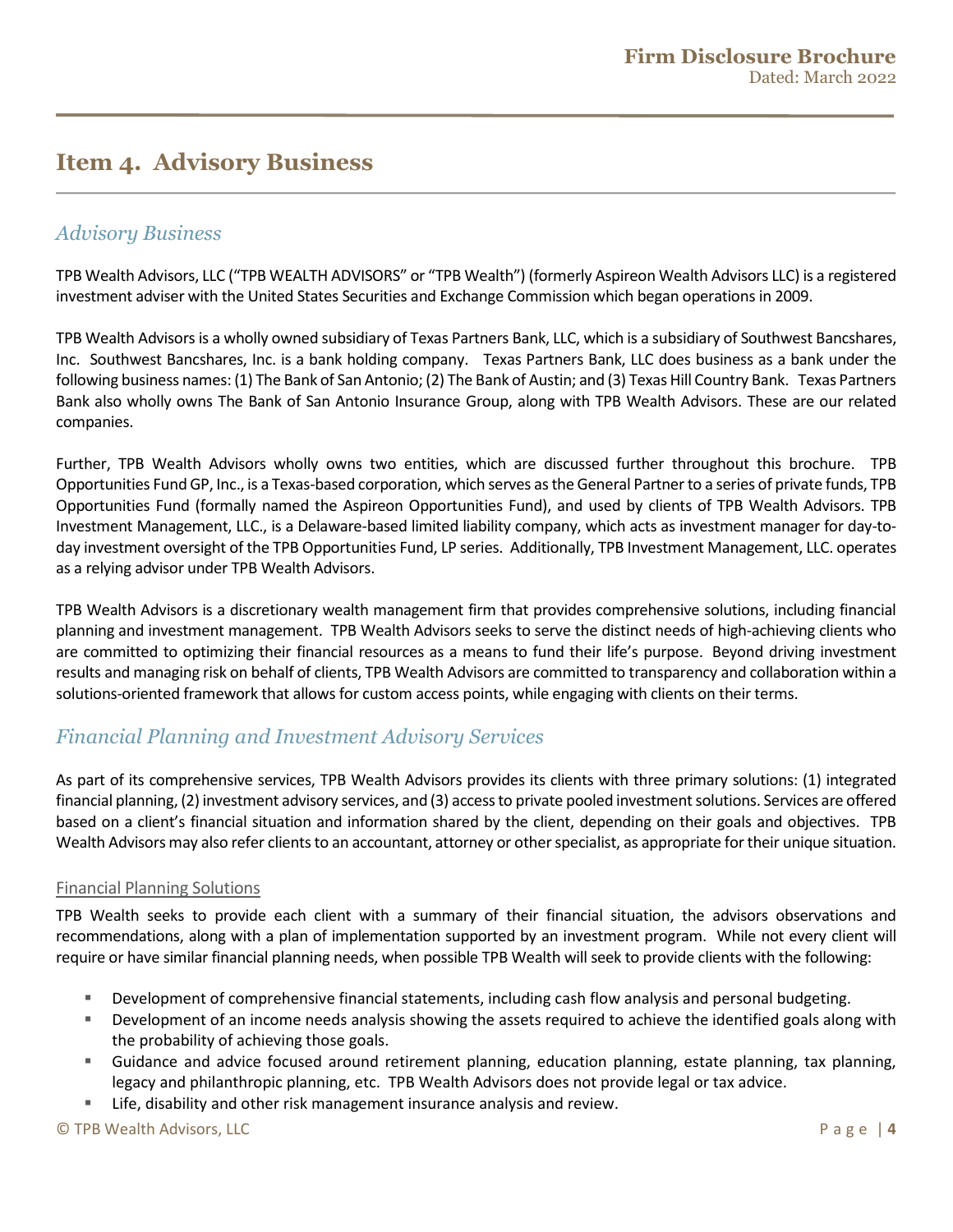Business investment analysis, capital needs analysis and succession planning.

#### Managed Investment Management Account(s)

TPB Wealth Advisors looks to integrate the financial planning solutions with an investment program designed for each client, to address his/her financial goals, objectives and risk tolerance. As wealth advisors, we endeavor to consider the client's complete financial outlook when making investment recommendations and planning for his/her short- and long-term goals. Therefore, we may structure our investment advice in view of any outside investments held by the client, taking into account each investment's effect on the client's risk budget and overall portfolio.

A client engages TPB Wealth Advisors to provide investment advisory services on a fee basis determined by assets under management. TPB Wealth Advisors deliver its investment advisory services in a discretionary manner upon being engaged by the client. The client may impose reasonable restrictions on TPB Wealth with regards to implementation of the investment advisory services. Additionally, in limited instances, TPB Wealth Advisors may be engaged on a non-discretionary basis, at which point, TPB Wealth Advisors will provide reporting and assistance in any transactions at the direction of the client only, but will not monitor, review, recommend or advise the client or the clients investments.

TPB Wealth Advisors has found that clients often have three broad goals: income generation and/or support; ongoing wealth accumulation; and opportunistic investments. These goals will vary for each client based upon their unique needs. Due to each goal being focused on a different purpose, they also present different risk to a client's investment program. A client's unique goals are used to determine the overall investment program and ensuing investment allocations in conjunction with the findings of the financial planning services.

At the center of our investment program is a global, multi-asset class investment program which offers diversification using a number of investment processes. TPB Wealth Advisors feels that diversification achieved through using a number of distinct processes is stronger than diversification seeking different asset classes only. The investments in a client's multi-asset class portfolio may include a wide spectrum of stocks, bonds, exchange traded funds ("ETF's"), mutual funds, options, separately managed accounts ("SMA's"), limited partnerships, such as hedge funds or private real estate, and independent managers representing a diverse number of distinct strategies.

TPB Wealth Advisors will monitor the clients account(s) on an ongoing basis, make changes to the portfolios allocations as necessary, and communicate regularly throughout the year with its clients. All clients (in person or via telephone) are encouraged to review financial issues, investment objectives and account performance with TPB Wealth Advisors on an annual basis, if not more frequently. Clients are provided, at least quarterly, with written transaction confirmation notices and regular written summary account statements directly from the administrator/custodian and/or program sponsor for the client accounts.

#### TPB Wealth Advisors Private Pooled Funds

The TPB Opportunities Funds private Pooled Funds ("TPBOF Pooled Funds" or "Pooled Funds") are unregistered funds of funds for which the firm or one of its subsidiaries serves as the general partner or managing member. The TPB Opportunities Fund LP is a Delaware-based multi-series limited partnership for which there are currently three underlying series: the TPB Opportunities Fund LP- Series 1 Open End Strategies ("TPBOE1"), the TPBOpportunities Fund LP- Series 2 Closed End Strategies ("TBPCE2"), and the TPB Opportunities Fund LP- Series 3 Open End Strategies II ("TPBOE3").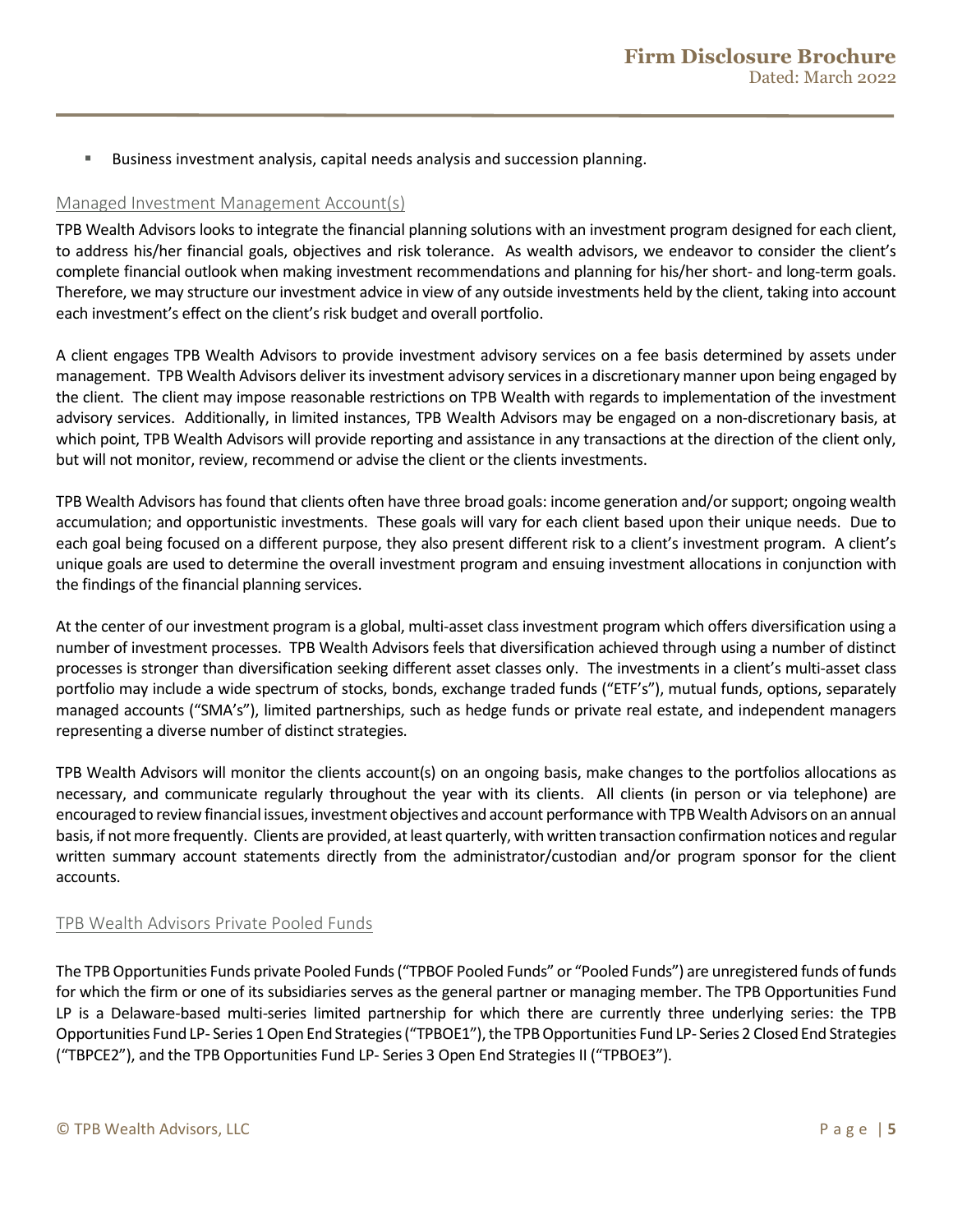TPBOF Pooled Funds generally aggregate client capital for investment primarily in private funds managed by underlying managers or in direct (special purpose vehicles) private investments with underlying operators. The TPB Opportunities Fund seeks to offer clients access to investments focused on real asset-based strategies, namely across real estate and infrastructure related asset classes, while investing across debt and equity securities. The fund seeks to provide durable income buy owning long-lived assets, coupled with growth via the capital appreciation in its investments

Additionally, TPB Wealth Advisors is the general partner and manager for SACM Biotech Ventures, LLC ("SACMBIO"), which was formed for the specific purpose of acquiring limited partnership interests in InCube Ventures II, L.P., a Delaware limited partnership. The manager (TPB Wealth Advisors), its principals and affiliates and family members reserve the right to purchase ownership interests in this entity. Less than 5% of TPB Wealth Advisors clients are invested in this Fund, which is not available to new investments.

TPB Wealth Advisors, on a non-discretionary basis, may recommend that qualified clients consider allocating a portion of their investment assets to the Pooled Funds. TPB Wealth Advisors clients are under no obligation to consider or invest in any of the Pooled Fund, and not participating will not change the fees charged under the client's investment management agreement. Upon the client agreeing to and subscribing in any of the Pooled Funds, TPB Wealth Advisors will on a go-forward basis exercise its discretionary authority when rebalancing the client's investment accounts, and potentially increasing/decreasing the amounts invested to the Pooled Funds. The terms and conditions for participation in the Pooled Funds, including management fees, conflicts of interest, and risk factors, are set forth in each Pooled Fund's offering documents.

While TPBOF Pooled Funds generally charge a management fee of up to 1.50% of the limited partner's capital commitment, capital contribution, or another measure of assets in the funds as applicable, the investment manager in order to avoid conflict of interest has established a no-management fee category. This category is reserved for any TPB Wealth Advisors advisory client, whereas the investment manager has agreed to waive the management fees related to the advisory client'sinvestment in the Pooled Funds. The Pooled Funds-related fees are described in detail in the offering materials of each Pooled Funds. Nonclients(external clients) who invest in TPBOF Pooled Funds pay the Pooled Funds' management fees since they are not eligible for inclusion in a Pooled Funds no-management fee category or for a fee waiver. Should an investor in the Pooled Funds cease to be an TPB Wealth Advisors advisory client, then applicable management fees will be assessed.

Since advisory clients and TPBOF Pooled Funds invest with underlying managers (i.e., in underlying funds, separate accounts/vehicles, and certain mutual funds/ETF's), investors in the TPBOF Pooled Funds and advisory clients are also subject to the underlying managers' management fees, incentive allocation, and other expenses, if any. The underlying managers generally charge a management fee of up to 2.0% of the limited partner's capital commitment, capital contribution, or another measure of assets in the funds as applicable. In addition, the underlying managers generally receive an incentive allocation of up to 40% of an underlying fund's or separate account's returns. From time to time, TPB Wealth negotiates fee discounts or other rights for its clients with underlying managers which may be based on aggregate investments by firm clients.

Both advisory clients and external investors in TPBOF Pooled Funds pay their proportionate share of the TPBOF Pooled Funds' and, indirectly, the underlying funds' expenses. Expenses borne by the TPBOF Pooled Funds and underlying funds include, but are not limited to, costs and charges incurred, directly and indirectly, in connection with the formation, management, operation, maintenance and liquidation of the funds, which may include, among other fees and expenses, the following: legal expenses; accounting, tax, consulting and audit expenses; custodian and administration expenses; reasonable travel and other out of pocket expenses; costs associated with bookkeeping and reporting to investors; potentially compliance expenses of the fund, general partner and management company, as applicable; taxes, fees or other governmental charges; the cost of liability and other insurance premiums; litigation and indemnification costs and expenses; and other expenses not listed. Such expenses also include, but are not limited to, costs incurred in connection with the identification and investigation of potential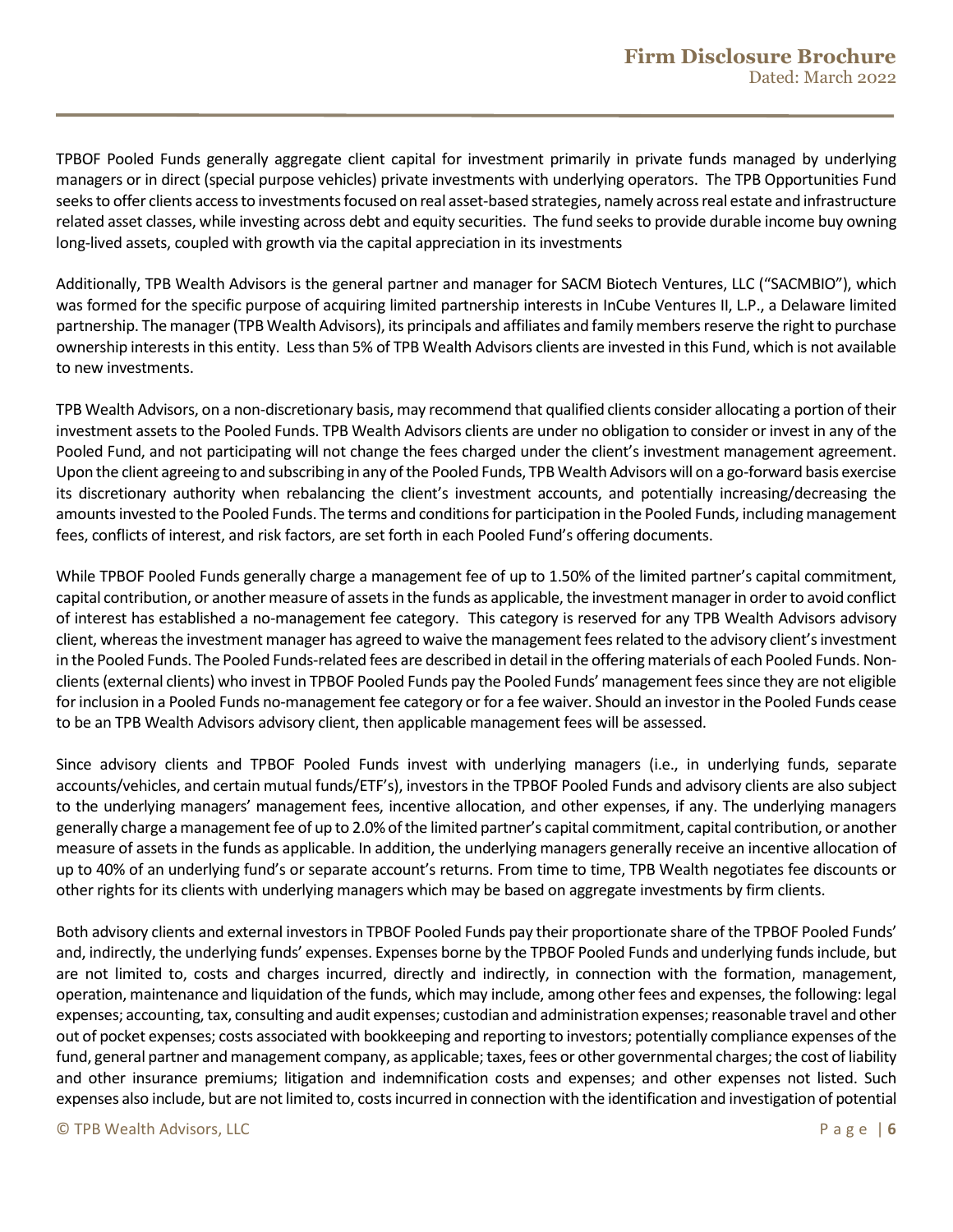investments (whether or not consummated) and the structuring, making, holding, tracking and disposing of investments, including professional fees, and, if applicable, commissions and other brokerage charges. Details regarding expenses can be found in the governing documents of the applicable TPBOF Pooled Fund.

### *Miscellaneous*

#### Consulting Services

To the extent requested by a client, TPB Wealth Advisors may determine to provide financial planning (including any of the services above or others) on a stand-alone separate fee basis. Prior to engaging TPB Wealth Advisors to provide financial planning or other consulting services on a stand-alone basis, clients are generally required to enter into a Financial Planning and Consulting Agreement with TPB Wealth Advisors setting forth the terms and conditions of the engagement (including termination), describing the scope of the services to be provided, and the portion of the fee that is due from the client prior to TPB Wealth Advisors commencing services.

TPB Wealth Advisors offers consulting services including the review and evaluation of outside investments (e.g., self-directed 401K accounts offered by an employer), and non-investment related matters.

#### Independent Managers

TPB Wealth Advisorssources, evaluates and conducts due diligence on potential and existing underlying fund managers, tracks the performance of a range of sectors, strategies and markets, and identifies established underlying managers that we believe have a sound strategy, stable organization, and strong historical return characteristics as well as promising emerging firms. TPB Wealth Advisors may allocate a portion of a client's investment assets among unaffiliated independent investment managers in accordance with the client's designated investment objective(s). In such situations, the Independent Manager[s] shall have day-to-day responsibility for the active discretionary management of the allocated assets. TPB Wealth Advisorsshall continue to render investment advisory services to the client relative to the ongoing monitoring and review of account performance, asset allocation and client investment objectives.

#### ByAllAccounts

In conjunction with the services provided by ByAllAccounts, Inc., TPB Wealth Advisors may also provide periodic comprehensive reporting services, which can incorporate all of the client's investment assets including those investment assets that are not part of the assets managed by TPB Wealth Advisors (the "Held-Away Assets"). TPB Wealth Advisors service relative to these Assets is limited to reporting services only, which does not include investment implementation. Because TPB Wealth Advisors does not have trading authority for the Held-Away Assets, to the extent applicable to the nature of the Held-Away Assets (assets over which the client maintains trading authority vs. trading authority designated to another investment professional), the client (and/or the other investment professional), and not TPB Wealth Advisors, shall be exclusively responsible for directly implementing any recommendations relative to the Held-Away Assets. Rather, the client and/or his/her/its other advisors that maintain trading authority, and not TPB Wealth Advisors, shall be exclusively responsible for the investment performance of the Excluded Assets. Without limiting the above, TPB Wealth Advisorsshall not be responsible for any implementation error (timing, trading, etc.) relative to the Held-Away Assets. In the event the client desires that TPB Wealth Advisors provide investment management services (whereby TPB Wealth Advisors would have trading authority) with respect to the Held-Away Assets, the client may engage TPB Wealth Advisors to do so pursuant to the terms and conditions of the Investment Management Agreement between TPB Wealth Advisors and the client.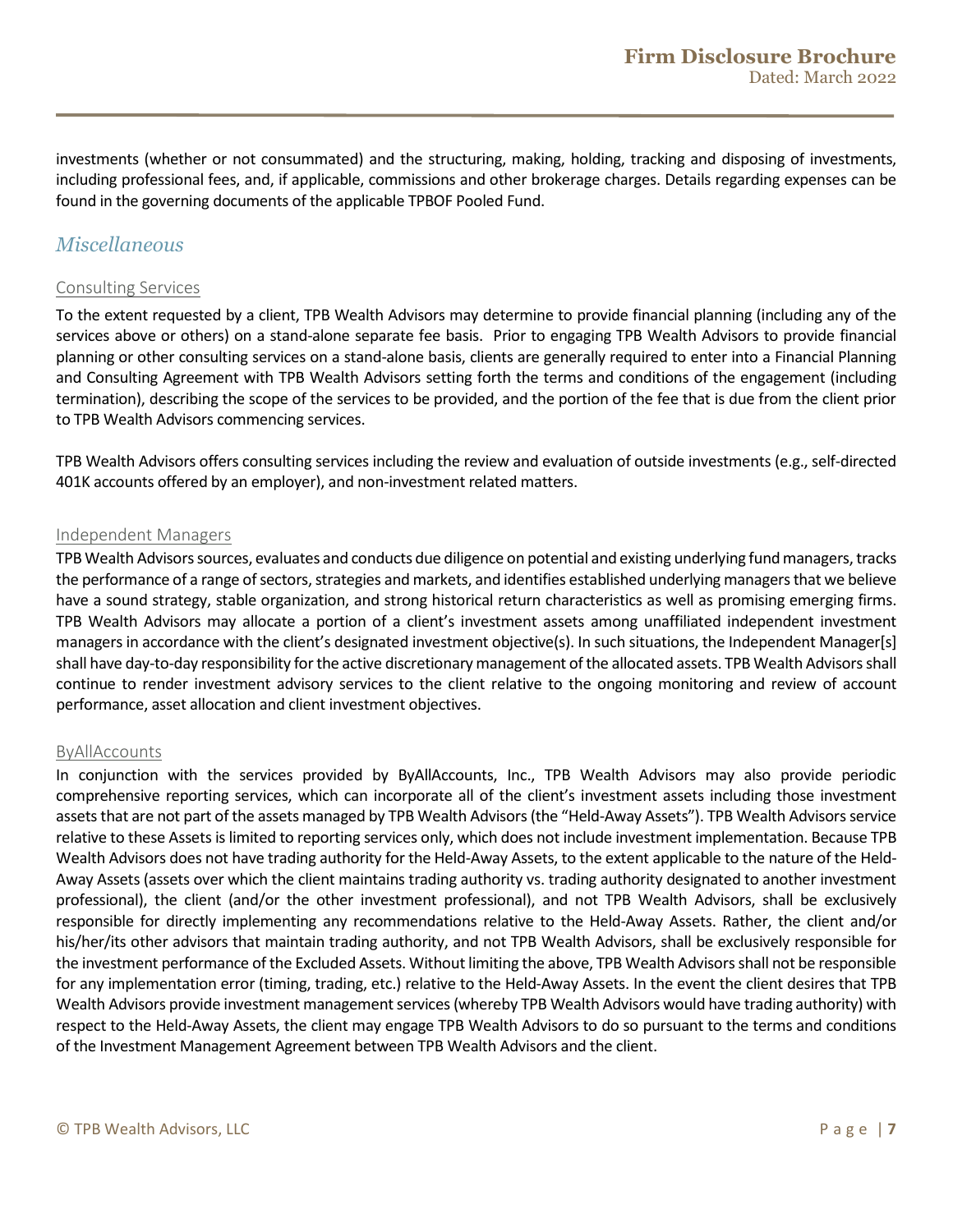#### Envestnet-Tamarac Client Portal

TPB Wealth Advisorsmay provide its clients with access to an online platform hosted by Envestnet-Tamarac, Inc. The Tamarac platform allows a client to view his/ her/its complete asset allocation, including Held-Away Assets. TPB Wealth Advisors does not provide investment management, monitoring, or implementation services for the Held-Away Assets. Therefore, TPB Wealth Advisors shall not be responsible for the investment performance of the Held-Away Assets. Rather, the client and/or his/her/its advisor(s) that maintain management authority for the Held-Away Assets, and not TPB Wealth Advisors, shall be exclusively responsible for such investment performance. The client may choose to engage TPB Wealth Advisors to manage some or all of the Held-Away Assets pursuant to the terms and conditions of an Investment Management Agreement between TPB Wealth Advisors and the client.

#### Money Guide Pro Client Portal

TPB Wealth Advisors may provide its clients with access to an online platform hosted by "Money Guide Pro" (MGP). The MGP platform allows a client to view his/her/its complete asset allocation, including Held-Away Assets. TPB Wealth Advisors does not provide investment management, monitoring, or implementation services for Held-Away Assets. Therefore, TPB Wealth Advisorsshall not be responsible for the investment performance of the Held-Away Assets. Rather, the client and /or his/her/its advisor(s) that maintain management authority for the Held-Away Assets, and not TPB Wealth Advisors, shall be exclusively responsible for such investment performance. The client may choose to engage TPB Wealth Advisors to manage some or all of the Held-Away Assets pursuant to the terms and conditions of an Investment Management Agreement between TPB Wealth Advisors and the client. The MGP Platform also provides access to other types of information, including financial planning concepts, which should not, in any manner whatsoever, be construed as services, advice, or recommendations provided by TPB Wealth Advisors. Finally, TPB Wealth Advisors shall not be held responsible for any adverse results a client may experience if the client engages in financial planning or other functions available on the MGP platform without TPB Wealth Advisors' assistance or oversight.

#### Non-Discretionary and Reporting Only Accounts

For the convenience of certain clients, TPB Wealth Advisors may offer either non-discretionary investment accounts or accounts for which TPB Wealth Advisors provides limited reporting services only. TPB Wealth Advisors does not provide investment management or monitoring services for the non-discretionary accounts. TPB Wealth Advisors does not provide investment management, monitoring, or implementation for reporting only assets. Therefore, TPB Wealth Advisors shall not be responsible for the investment performance of the assets. Rather, the client and/or his/her/its advisor(s) that maintain management authority for the assets, and not TPB Wealth Advisors, shall be exclusively responsible for such investment performance.

#### Cash Positions

At any specific point in time, depending upon perceived or anticipated market conditions/events (there being no guarantee that such anticipated market conditions/events will occur), TPB Wealth Advisors may maintain cash positions for defensive or other purposes. All cash positions (money markets, etc.) shall be included as part of assets under management for purposes of calculating TPB Wealth Advisors advisory fee. These cash positions may cause the clients investment goals to not be fulfilled.

#### Retirement Plan Rollovers-No Obligation/Conflict of Interest

A client leaving an employer typically has four options regarding an existing retirement plan (and may engage in a combination of these options): (i) leave the money in his/her former employer's plan, if permitted, (ii) roll over the assets to his/her new employer's plan, if one is available and rollovers are permitted, (iii) roll over to an Individual Retirement Account ("IRA"), or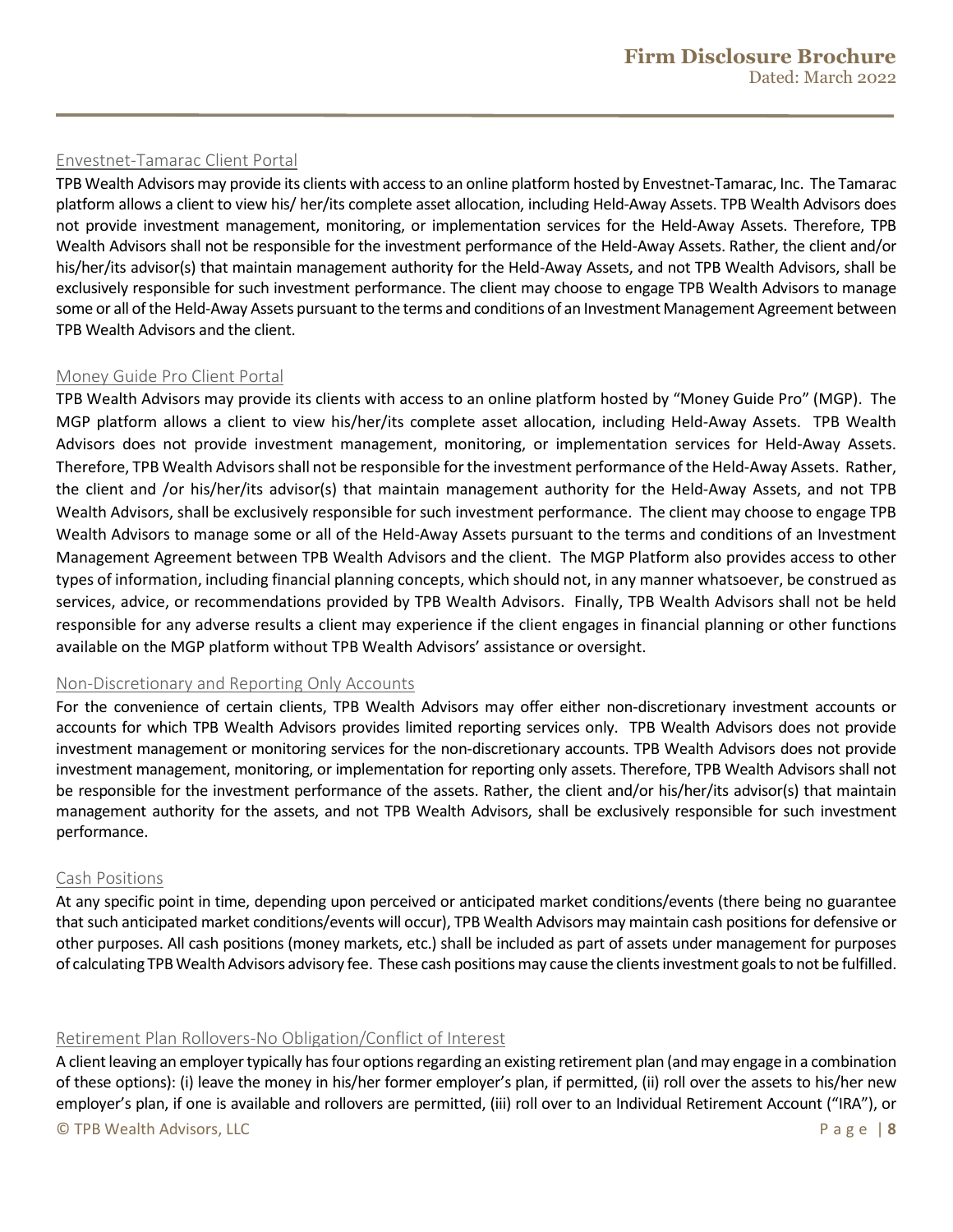(iv) cash out the account value (which could, depending upon the client's age, result in adverse tax consequences). TPB Wealth Advisors may recommend an investor roll over plan assets to an IRA managed by TPB Wealth Advisors. As a result, TPB Wealth Advisors and its representatives may earn an asset-based fee. In contrast, a recommendation that a client or prospective client leave his/her plan assets with his/her former employer or roll the assets to a plan sponsored by a new employer will generally result in no compensation to TPB Wealth Advisors (unless the client engages TPB Wealth Advisors to monitor and/or manage the account while maintained at the client's employer). TPB Wealth Advisors has an economic incentive to encourage a client to roll plan assets into an IRA that TPB Wealth Advisors will manage or to engage TPB Wealth Advisors to monitor and/or manage the account while maintained at the client's employer. There are various factors that TPB Wealth Advisors may consider before recommending a rollover, including but not limited to: (i) the investment options available in the plan versus the investment options available in an IRA, (ii) fees and expenses in the plan versus the fees and expenses in an IRA, (iii) the services and responsiveness of the plan's investment professionals versus TPB Wealth Advisors, (iv) protection of assets from creditors and legal judgments, (v) required minimum distributions and age considerations, and (vi) employer stock tax consequences, if any. No client is under any obligation to roll over plan assets to an IRA managed by TPB Wealth Advisors or to engage TPB Wealth Advisorsto monitor and/or manage the account while maintained at the client's employer.

#### Client Obligations

In performing its services, TPB Wealth Advisorsshall not be required to verify any information received from the client or from the client's other professionals, and is expressly authorized to rely thereon. Moreover, each client is advised that it remains his/her/its responsibility to promptly notify TPB Wealth Advisorsif there is ever any change in his/her/its financial situation or investment objectives for the purpose of reviewing/evaluating/revising TPB Wealth Advisors previous recommendations and/or services.

### *Clients Assets Under Management*

As of December 31, 2021, TPB Wealth Advisors had \$882,567,001 in assets under management, of which \$875,548,132 were discretionary assets under management, and \$7,018,869 were non-discretionary assets under management.

# <span id="page-8-0"></span>**Item 5. Fees and Compensation**

### *Managed Accounts Fee Schedule*

TPB Wealth Advisors requires managed account clients to enter into an investment management agreement which generally, among other matters, details the nature of the advisory relationship. While in some unique instances, a flat fee may be negotiated with a client depending on the services to be provided, TPB Wealth Advisors annual investment advisory fee shall be a tiered fee based upon a percentage (%) of market value and type of assets placed under TPB Wealth Advisors management. For relationships established after January 1, 2022, TPB Wealth Advisors standard annual assets-undermanagement fee is as follows:

| <b>Standard Managed Account Fee Schedule</b> | (% of Assets Under Management) |
|----------------------------------------------|--------------------------------|
| First \$2 million of assets                  | 1.00%                          |
| Next \$3 million of assets                   | 0.85%                          |
| Next \$5 million of assets                   | 0.70%                          |
| Next \$10 million of assets                  | 0.60%                          |
| © TPB Wealth Advisors, LLC                   | Page                           |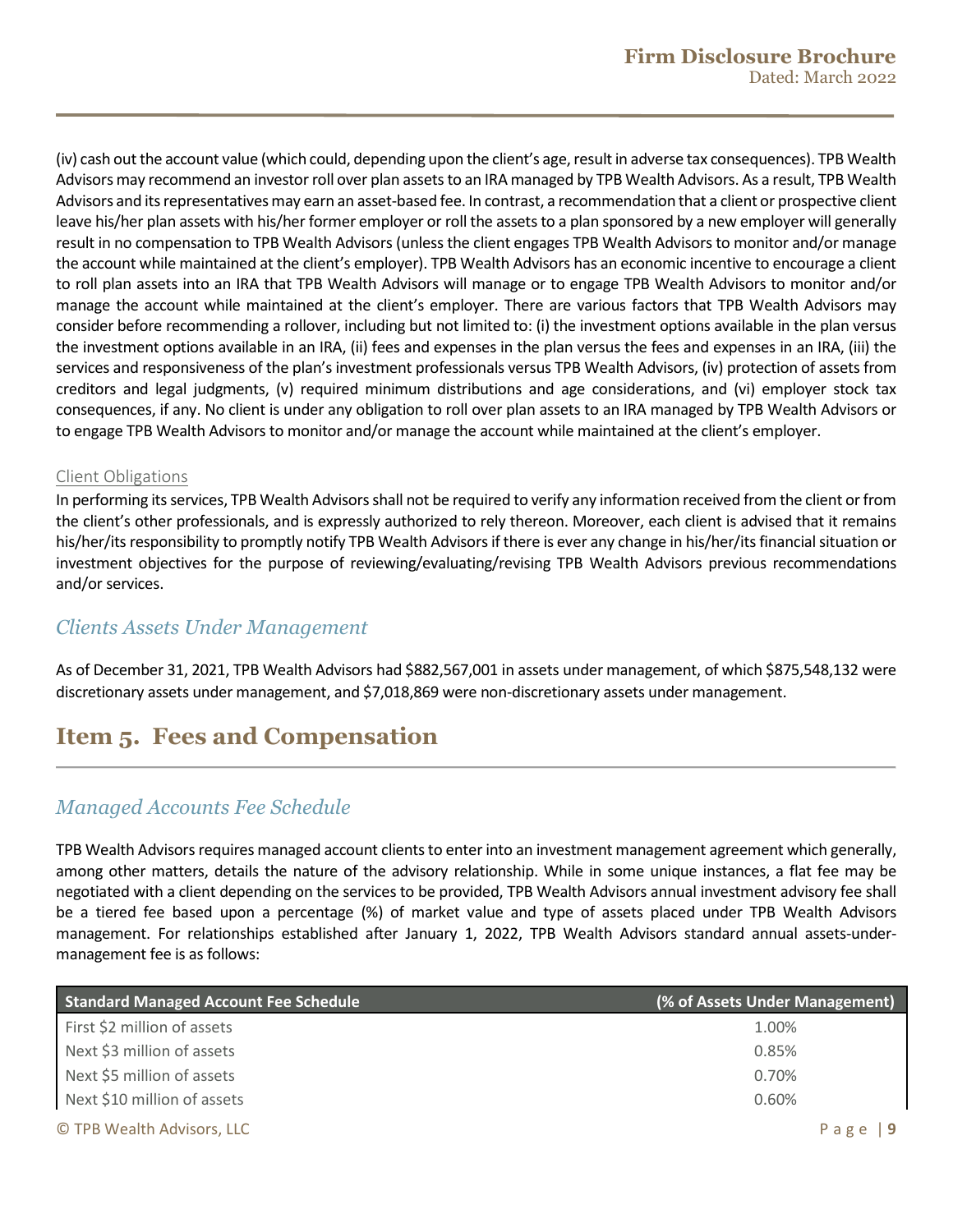### **Firm Disclosure Brochure**

Dated: March 2022

| Next \$30 million of assets | 0.50% |
|-----------------------------|-------|
| Over \$50 million of assets | 0.40% |

For some TPB Wealth clients, it may be appropriate to maintain investments accounts which use fixed-income securities only. For relationships established after December 31, 2016, TPB Wealth Advisors fixed-income only fee schedule is as follows:

| <b>Fixed Income Only Fee Schedule</b> | (% of Assets Under Management) |
|---------------------------------------|--------------------------------|
| First \$5 million of assets           | 0.35%                          |
| Next \$10 million of assets           | 0.30%                          |
| Next \$10 million of assets           | 0.25%                          |
| Over \$25 million of assets           | 0.20%                          |

In instances, where Texas Partners Bank (one of our related companies) acts as corporate trustee, clients may have a lower fee than what is presented in the standard fee schedules above. These schedules are available upon request.

Under certain circumstances, such as for clients who have multiple family members' portfolios under TPB Wealth Advisors management, we may collectively apply the family members' (also known as householding) assets to its fee schedule, resulting in a reduced assets-under-management fee. Therefore, the advisory fee may vary from client to client.

Clients may elect to have TPB Wealth Advisors advisory fees deducted from their custodial account. Both TPB Wealth Advisors Investment Management Agreement and the custodial/clearing agreement may authorize the custodian to debit the account for the amount of TPB Wealth Advisors investment advisory fee and to directly remit that management fee to TPB Wealth Advisors in compliance with regulatory procedures. In the limited event that TPB Wealth Advisors bills the client directly (upon client request), payment is due upon receipt of TPB Wealth Advisor's invoice.

### *Timing of Payment and Termination of Our Services*

TPB Wealth Advisors shall deduct fees and/or bill clients quarterly in advance, based upon the ending market value of the assets on the last business day of the previous quarter. Further, if clients make capital additions to their accounts which exceed 5% of previous assets under management, these additions will be billed on a pro-rata basis for the remaining days left in the current quarter, using a look-back approach at the next standard quarterly billing period.

In general, either party may terminate the firm's services at any time upon written notice to the other party in accordance with the terms of the Investment Management Agreement. Any fees that are due, but have not been paid, will be billed to you and are due immediately. Upon termination, the client receives a pro rata refund of pre-paid fees based on the number of days remaining in the period for which the fees were paid. These fees are refunded as soon as possible, but generally within 45 days following the close of the current quarter. The refunding of fees is only permitted for full account termination and is not applicable for partial or reoccurring withdrawals.

### *Additional Fees or Expenses Clients May Pay*

#### Third Party Fees

© TPB Wealth Advisors, LLC Page | **10** TPB Wealth Advisors' fees do not include brokerage commissions, transaction fees, and other related costs and expenses. You may incur certain charges imposed by custodians, third party investment advisors and other third parties. These include fees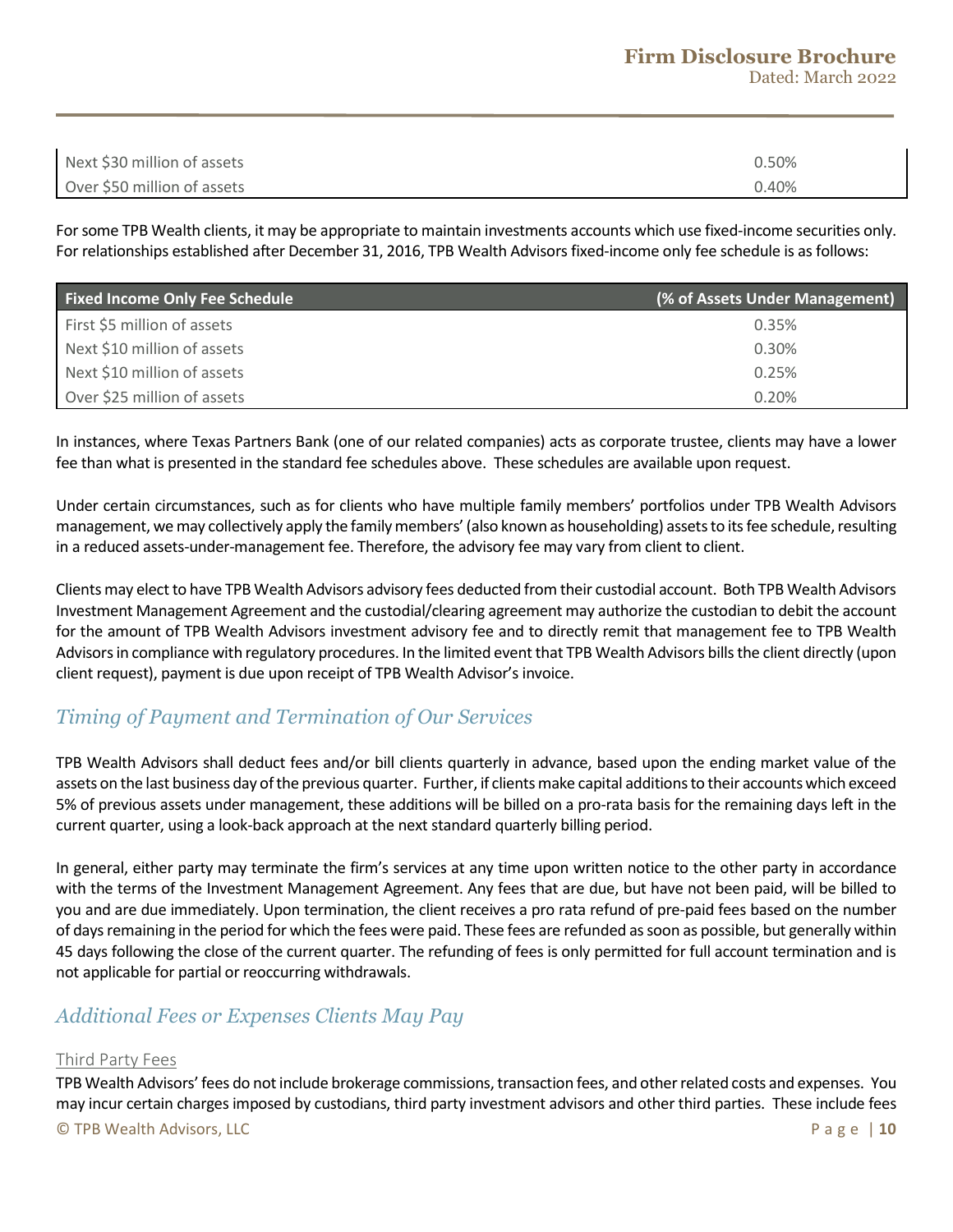charged by managers, custodial fees, deferred sales charges, odd-lot differentials, transfer taxes, wire transfer and electronic fund fees, and other fees and taxes on brokerage accounts and securities transactions. Clients utilizing third party investment advisors, such as Envestnet, enter into an agreement with the sponsor directly. Under this agreement, one fee is collected to cover the program fee, the manager fee (if applicable), and our investment advisory management fee. This fee excludes brokerage commissions, transaction fees, and other related costs and expenses. The program fee assessed by the third party investment advisor, such as Envestnet, is for services such as account reconciliation, billing, trading, and performance reporting. Mutual funds, money market funds and exchange-traded funds (ETFs) also charge internal management fees, which are disclosed in the fund's prospectus. These fees may include, but are not limited to, a management fee, upfront sales charges, and other fund expenses. Certain strategies offered by us may involve investment in mutual funds and/or ETFs. Load and no-load mutual funds may pay annual distribution charges, sometimes referred to as "12(b)(1) fees". These 12(b)(1) fees come from fund assets, and thus indirectly from clients' assets. We do not receive any compensation from these fees. All of these fees are in addition to the management fee you pay us. You should review all fees charged to fully understand the total amount of fees you will pay. Services similar to those offered by us may be available elsewhere for more or less than the amounts we charge. Our brokerage practices are discussed in more detail under Item 12 – Brokerage Practices.

#### Trade Away/Prime Broker Fees

Relative to its discretionary investment management services, when beneficial to the client, individual equity and/or fixed income transactions may be effected through broker-dealers other than the account custodian, in which event, the client generally will incur both the fee (commission, mark-up/mark-down) charged by the executing broker-dealer and a separate "trade away" and/or prime broker fee charged by the account custodian.

#### Non-Discretionary & Reporting Only Account Fees

Relative to its non-discretionary investment management services, TPB Wealth Advisors will charge according to the following fee schedule:

| Non Managed-Reporting Only Fee Schedule | (% of Assets Under Management) |
|-----------------------------------------|--------------------------------|
| First \$250,000                         | 0.10%                          |
| Next \$250,000                          | 0.09%                          |
| Next \$500,000                          | 0.08%                          |
| Over \$1,000,000                        | 0.07%                          |

#### Financial Planning/Consulting Fees

Additionally, TPB Wealth Advisors may charge hourly fees, fixed fees and/or a retainer for certain consulting services to be provided to clients. These arrangements may include but not limited to: financial planning, third party manager searches, pension consulting, institutional management consulting, and non-investment consulting. Hourly fees may be charged for financial planning up to \$400 per hour based on the predicated work in the project. Various consulting services may be offered on either a fixed fee or retainer basis, depending on the underlying scope of work and depending upon the continuous nature of the service or engagement. These fees, terms and conditions will be negotiated with the individual client and will be fully described in the client's supplemental agreement with the firm.

# <span id="page-10-0"></span>**Item 6. Performance Based Fee and Side by Side Management**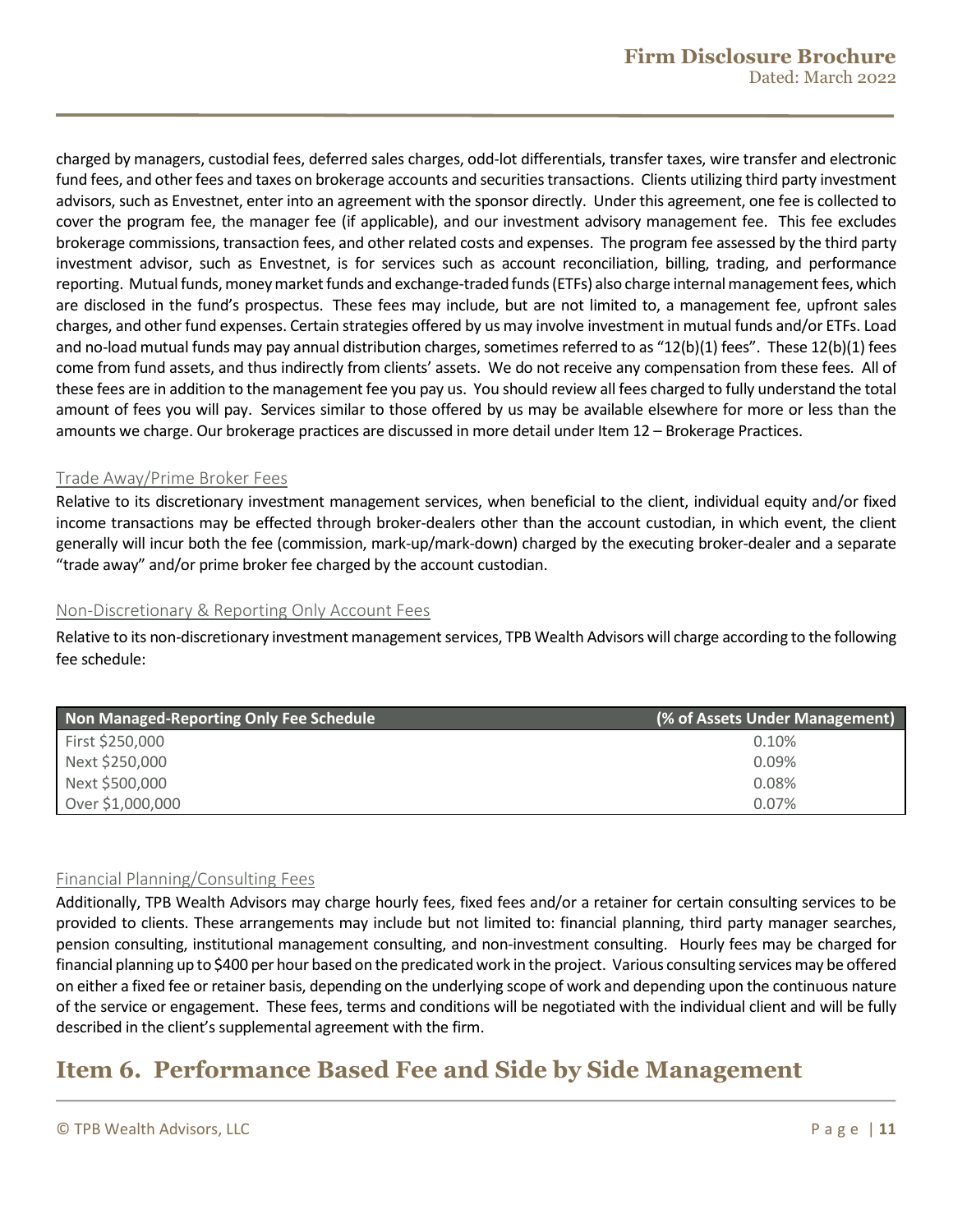Neither TPB Wealth Advisors nor any supervised person at TPB Wealth Advisors accepts performance-based fees for any managed accounts or retail clients.

TPB Wealth Advisors is the General Partner and Manager for SACM Biotech Ventures, LLC. Pursuant to the management agreement with SACM Biotech Ventures, LLC, once all members are made whole, TPB Wealth will receive a 2.5% profits interest in any gain above the capital committed. Wealth Advisors also received a 1% upfront closing fee on committed capital. Wealth Advisors has structured this incentive fee arrangement subject to Section 205(a) (1) of the Investment Advisers Act of 1940. Each investor in the Fund is required to meet certain suitability qualifications, such as being a "qualified client" within the meaning set forth under the SEC's Rule 203-5.

# <span id="page-11-0"></span>**Item 7. Types of Clients**

TPB Wealth Advisors provides services to individuals and high net worth individuals; corporate pension and profit-sharing plans; trusts, estates and charitable organizations including foundations and endowments, corporations and other business entities.

TPB Wealth Advisors does not require a minimum amount of investment assets; however, prefers to accept relationships with assets of at least \$1,000,000.

# <span id="page-11-1"></span>**Item 8. Methods of Analysis, Investment Strategies and Risk of Loss**

### *Investment Philosophy and Process*

TPB Wealth Advisors investment philosophy includes (but is not limited to) the following key processes and tenets:

- Determining a client's income and growth objectives in order to assess and produce a risk profile/budget. Welldeveloped risk budgets should include all assets (both public and private) as well sensitivities in income sources and behavioral factors.
- Drafting an investment policy statement ("IPS"), or comparable summarizing document and reviewing regularly with the client.
- Developing and implementing an asset allocation which is tailored to the client's risk budget and goals. Different purposes or goalsshould be segregated broadly into unique risk-profiled "buckets" based on broad purposes, such as: income generation and/or support; ongoing wealth accumulation; and opportunistic investments.
	- $\triangleright$  Risk budgets need to be dynamic and managed against an overlay to the business cycle.
	- $\triangleright$  Both quantitative and fundamental processes work in different conditions, diversification of process remains a powerful goal of portfolio construction, versus diversification of assets alone.
	- $\triangleright$  Investments and strategies are evaluated on a risk-adjusted basis. Efficiency and drawdown management are of primary importance.
	- $\triangleright$  When appropriate private and other opportunistic investments play a key role in long-term results, as investors seek to capture other forms of return premia, such as the illiquidity premium.
- Monitoring the portfolio and reporting its results versus the client's objectives, initially and as they change.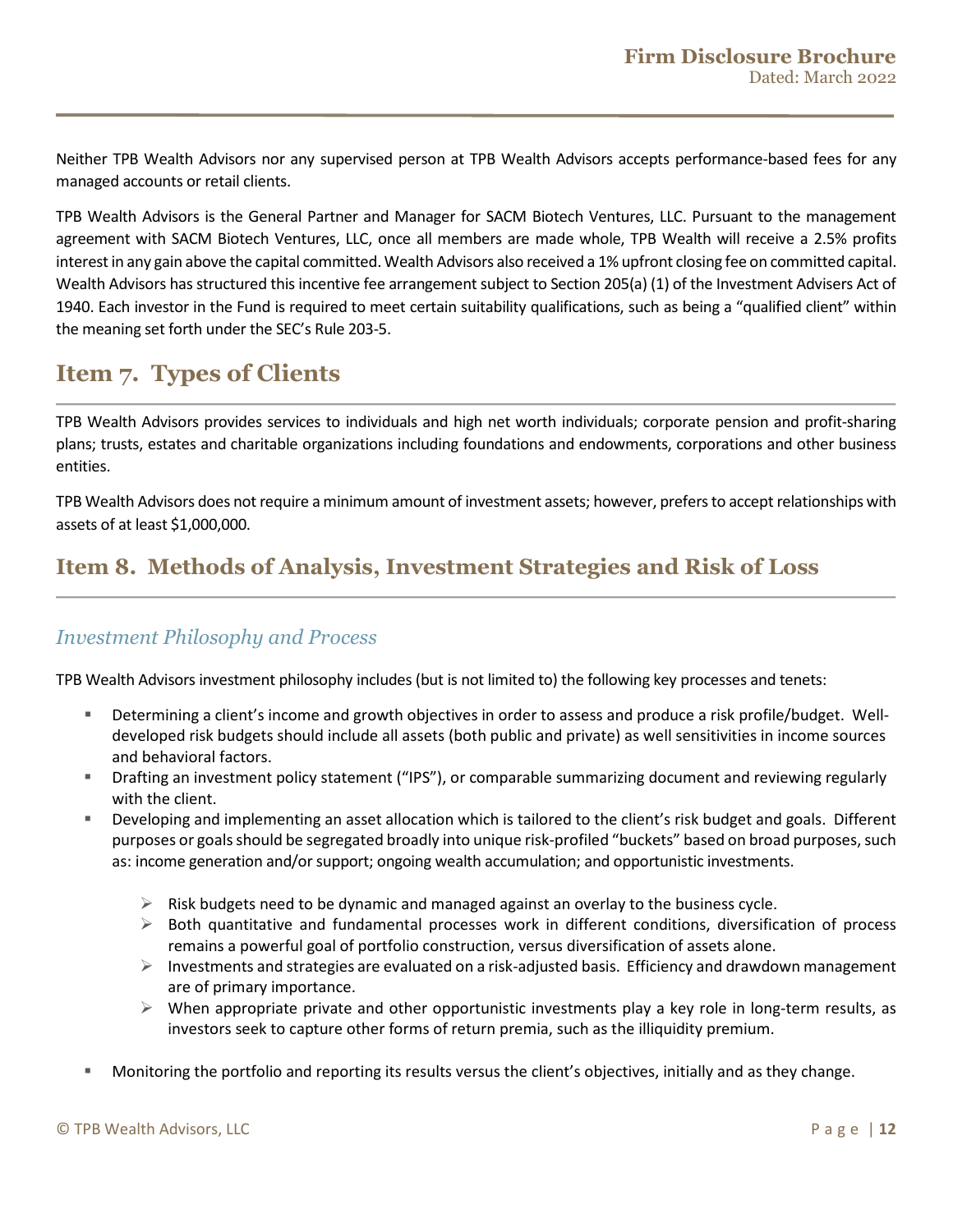### *Methods of Analysis*

TPB Wealth Advisors may utilize the following methods of security analysis:

- Charting Analysis performed using patterns to identify current trends and trend reversals to forecast the direction of prices.
- Fundamental Analysis performed on historical and present data, with the goal of making financial forecasts.
- Technical Analysis performed on historical and present data, focusing on price and trade volume, to forecast the direction of price.
- Cyclical- Analysis based on business, economic, industry, calendar or other historical cycles.

### *Investment Strategies*

The investment strategies TPB Wealth Advisors uses to implement any investment advice given to you include, but are not limited to:

- Long term purchases (securities held at least a year )
- Short term purchases  $-$  (securities sold within a year)
- Trading  $-$  (securities sold within 30 days)
- Short sales
- Margin Transactions
- Option writing, including covered options, uncovered options or spreading strategies.

### *Risk of Loss*

TPB Wealth Advisors cannot guarantee our analysis methods will yield a return. In fact, a loss of principal is always a risk. Investing in securities involves a risk of loss that clients should be prepared to bear. Clients need to understand that investment decisions made for a client's account by TPB Wealth Advisors are subject to various market, currency, economic, political and business risks. The investment decisions TPB Wealth Advisors make for clients will not always be profitable nor can TPB Wealth Advisors guarantee any level of performance.

Risk to our managed account clients may include, but are not necessarily limited to, the following:

#### Allocation Risk

TPB Wealth Advisors will have the discretion to under- or over-weight allocations among funds of varied focuses. There is no assurance that its decisions in this regard will be effective in increasing investment returns or limiting relative risk. In addition, we may be limited in its ability to make changes to allocations due to the subscription and redemption provisions of the underlying funds, including notice periods and limited subscription and redemption dates, the ability of the underlying funds to suspend and postpone redemptions, and lock-ups on redemptions imposed by certain underlying funds. In addition, asset allocation decisions made by TPB Wealth Advisors will be based largely on information previously provided by the underlying funds or separate account managers and collected from third parties. If such information is inaccurate or incomplete, it is possible that the allocation to the asset classes from a risk/reward perspective may not reflect the firm's intended allocations. This could have a material adverse effect on the ability of the firm to implement the investment objectives of a client.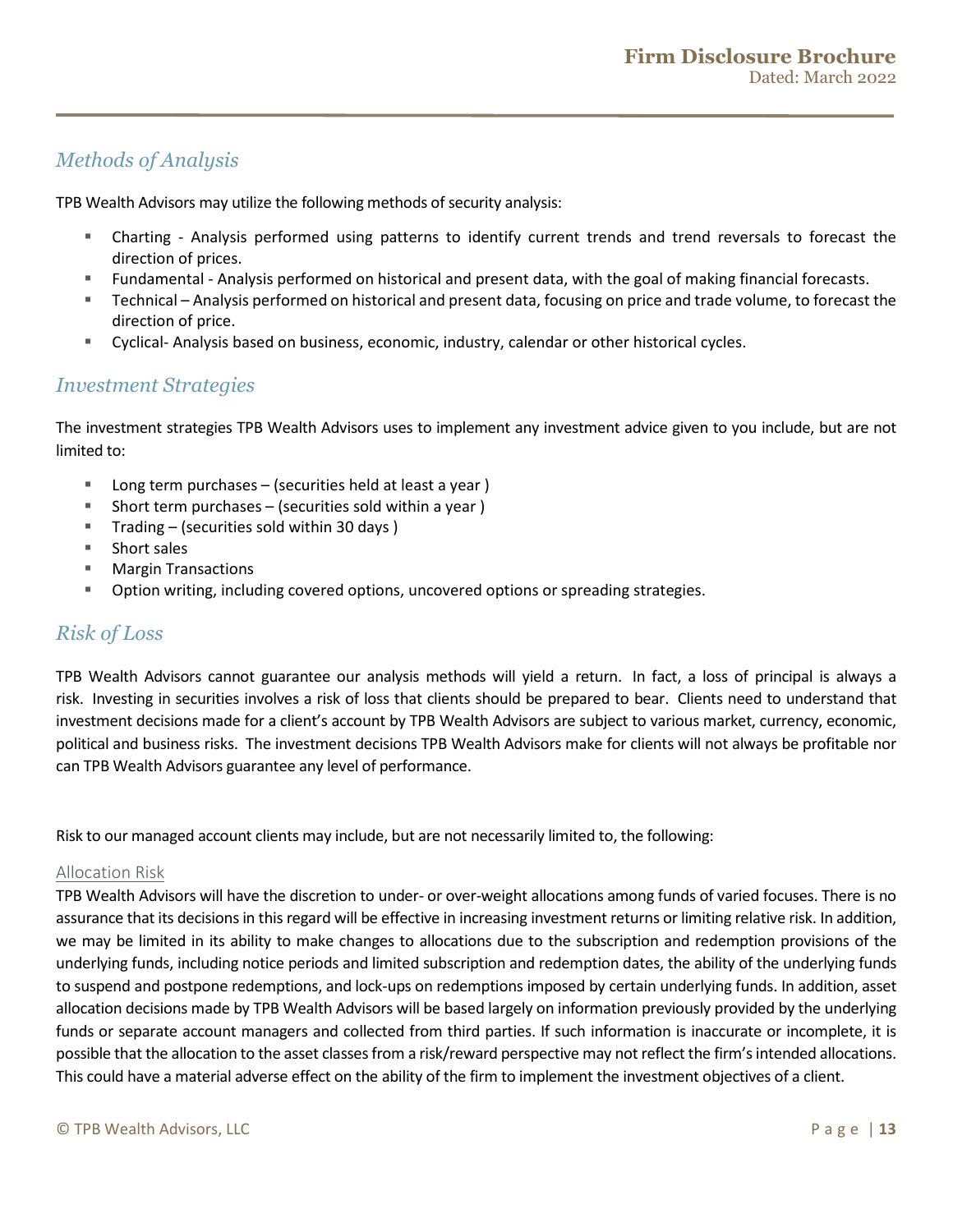#### Margin Risk

Margin is an investment strategy with a high level of inherent risk. A margin transaction occurs when an investor uses borrowed assets to purchase financial instruments. The investor generally obtains the borrowed assets by using other securities as collateral for the borrowed sum. The effect of purchasing a security using margin is to magnify any gains or losses sustained by the purchase of the financial instruments on margin.

 Please Note: To the extent that a client authorizes the use of margin, and margin is thereafter employed by TPB Wealth Advisors in the management of the client's investment portfolio, the market value of the client's account and corresponding fee payable by the client to TPB Wealth Advisors may be increased. As a result, in addition to understanding and assuming the additional principal risks associated with the use of margin, clients authorizing margin are advised of the potential conflict of interest whereby the client's decision to employ margin may correspondingly increase the management fee payable to TPB Wealth Advisors. Accordingly, the decision as to whether to employ margin is left totally to the discretion of client.

#### Options Risk

The use of options transactions as an investment strategy involves a high level of inherent risk. Option transactions establish a contract between two parties concerning the buying or selling of an asset at a predetermined price during a specific period of time. During the term of the option contract, the buyer of the option gains the right to demand fulfillment by the seller. Fulfillment may take the form of either selling or purchasing a security depending upon the nature of the option contract. Generally, the purchase or the recommendation to purchase an option contract by TPB Wealth Advisors shall be with the intent of offsetting/"hedging" a potential market risk in a client's portfolio.

 Please Note: Although the intent of the options-related transactions that may be implemented by TPB Wealth Advisors is to hedge against principal risk, certain of the options-related strategies (i.e. straddles, short positions, etc.), may, in and of themselves, produce principal volatility and/or risk. Thus, a client must be willing to accept these enhanced volatility and principal risks associated with such strategies. In light of these enhanced risks, client may direct TPB Wealth Advisors, in writing, not to employ any or all such strategies for his/her/their/its accounts.

#### Short Selling

TPB Wealth Advisors and some of its underlying managers may engage in short selling. Short selling involves selling securities which may or may not be owned by the seller and borrowing the same securities for delivery to the purchaser, with an obligation to replace the borrowed securities at a later date. Short selling allows the investor to profit from declines in securities. A short sale creates the risk of a theoretically unlimited loss, in that the price of the underlying security could theoretically increase without limit, thus increasing the cost of buying those securities to cover the short position. There can be no assurance that the securities necessary to cover a short position will be available for purchase. Purchasing securities to close out the short position can itself cause the price of the securities to rise further, thereby exacerbating the loss.

#### Exchange Traded Fund ("ETF") Risk

Most ETFs are passively managed investment companies whose shares are purchased and sold on a securities exchange. An ETF represents a portfolio of securities designed to track a particular market segment or index. ETFs are subject to the following risks that do not apply to conventional funds:

- The market price of the ETF's shares may trade at a premium or a discount to their net asset value;
- An active trading market for an ETF's shares may not develop or be maintained; and
- There is no assurance that the requirements of the exchange necessary to maintain the listing of an ETF will continue to be met or remain unchanged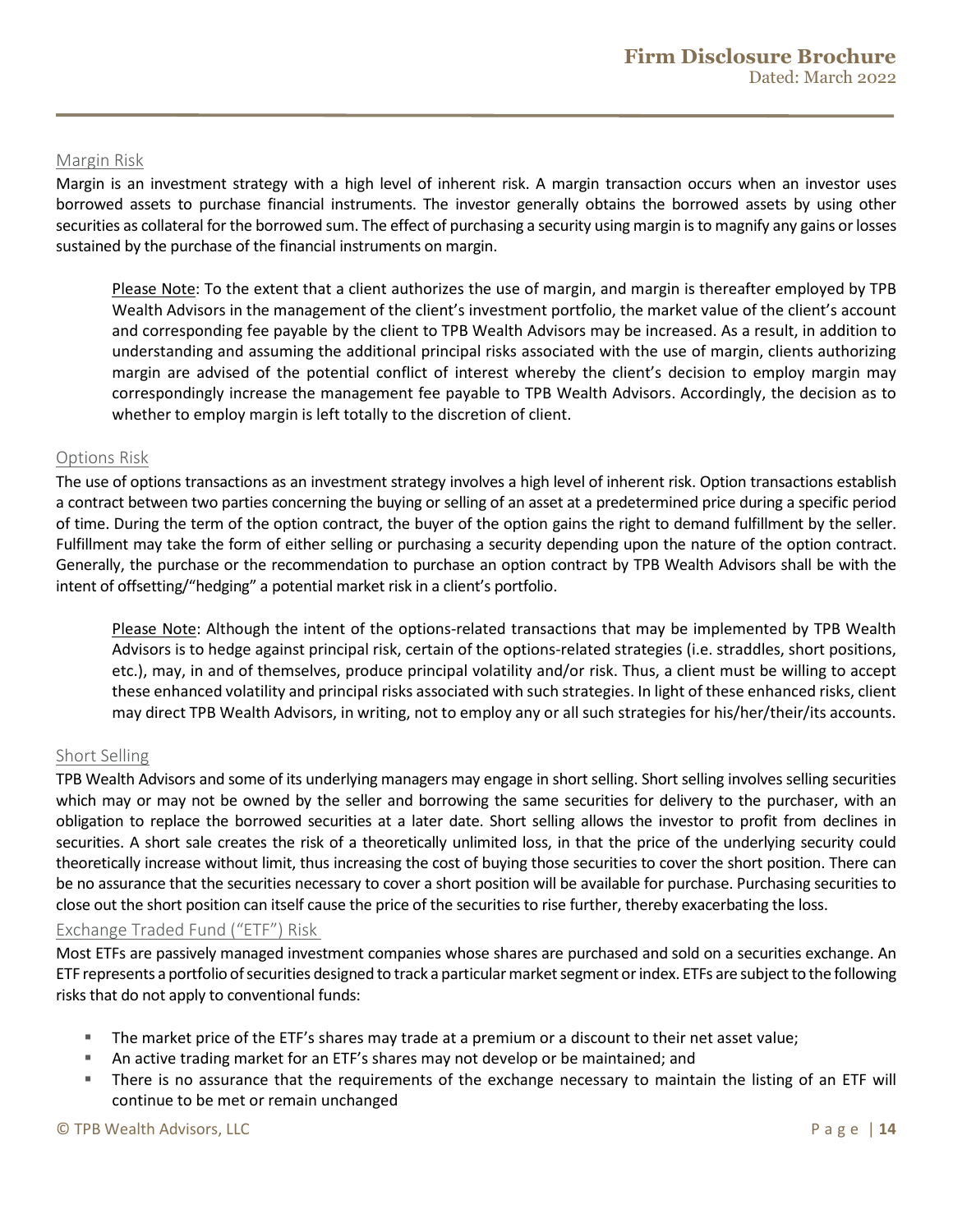#### Mutual Funds Risk

Mutual Funds are managed independently of a client's account and incur additional fees and/or expenses which are borne indirectly by the client's account in connection with any such investment. There is also a risk that a fund manager may deviate from the stated investment strategy of the fund making it less suitable. Additionally, these investments are subject to the same risks as the underlying investments.

Please Note: Fund Liquidity Constraints. TPB Wealth may utilize mutual funds and/or exchange traded funds that provide for limited liquidity, generally on a quarterly basis. Thus, if we determined that the fund was no longer performing or if you ever determined to transfer your account, the Fund could not be sold or transferred immediately. Rather, sale or transfer would need to await the quarterly permitted sale date, or longer. Moreover, the eventual net asset value for the Fund could be substantially different (positive or negative) than the Fund value on the date that the sale was requested. There can be no assurance that any such strategy will prove profitable or successful. In light of these enhanced risks/rewards, a client may direct TPB Wealth, in writing, not to employ any or all such strategies for the client's account.

#### Equity Security Risk

Equity securities represent a share of an issuer's earnings and assets, after the issuer pays its liabilities. The income an account will receive from equity securities cannot be predicted because issuers generally have discretion as to the payment of any dividends or distributions. However, equity securities offer greater potential for appreciation than many other types of securities, because their value increases directly with the value of the issuer's business. Types of equity securities include for example, common stocks, preferred stocks, and interests in limited liability companies, real estate investment trusts, and warrants. Equity securities may be subject to, for example, stock market risks, sector risks, liquidity risks, risks related to company size, currency risks, risks specific to investing in a particular country or region, risks of foreign investing, risks of investing in emerging market countries, leverage risks, credit risks, exchange traded fund risk, risks related to custodial services and related investment costs and share ownership concentration risk.

#### Fixed Income Securities

Fixed income securities are subject to the risk of the issuer's or a guarantor's inability to meet principal and interest payments on its obligations (i.e., credit risk) and are subject to price volatility due to such factors as interest rate sensitivity, market perception of the creditworthiness of the issuer, the rate of inflation, and general market liquidity (i.e., market risk). In addition, mortgage- backed securities and asset-backed securities may also be subject to call risk and extension risk. For example, the duration of a security backed by home mortgages can either shorten (i.e., call risk) or lengthen (i.e., extension risk).

#### Foreign Securities

Foreign investments may be adversely affected by changes in currency rates and exchange control regulations, unfavorable political, social and economic developments and the possibility of seizure or nationalization of companies or imposition of withholding taxes on income. Moreover, less information may be publicly available concerning certain foreign issuers than is available concerning U.S. companies. Foreign markets tend to be more volatile than the U.S. market due to economic and political instability, social unrest and regulatory conditions in some countries.

#### High-Yield Debt; Distressed Debt

© TPB Wealth Advisors, LLC Page | **15** High-yield bonds (commonly known as "junk bonds"), distressed debt instruments, and other debt securities in which underlying funds may invest will typically be junior to the obligations of companies to senior creditors, trade creditors, and employees. The lower rating of high-yield debt reflects a greater possibility that adverse changes in the financial condition of the issuer or in general economic, financial, competitive, regulatory, or other conditions may impair the ability of the issuer to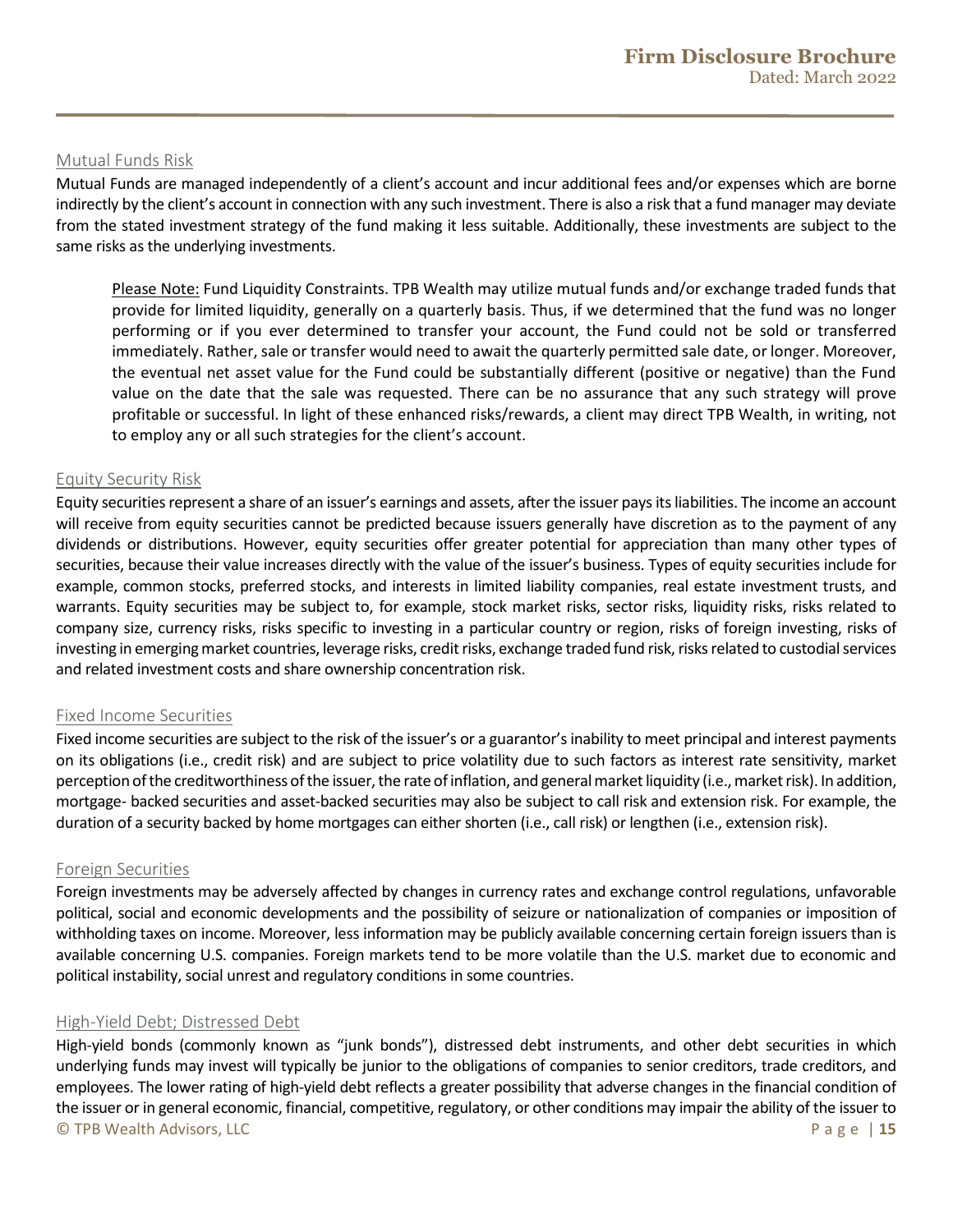make payments of principal and interest. High-yield debt securities have historically experienced greater default rates than investment grade securities. The ability of holders of high-yield debt to influence a company's affairs will be substantially less than that of senior creditors.

The market for lower grade debt securities may be thinner and less active than for higher grade debt securities, and thus less liquid. This could result in an underlying fund being unable to sell such securities for an extended period of time, if at all.

#### Alternative Investment Risk

Investing in alternative investments is speculative, not suitable for all clients, and intended for experienced and sophisticated investors who are willing to bear the high economic risks of the investment, which can include:

- Loss of all or a substantial portion of the investment due to leveraging, short-selling or other speculative investment practices
- Lack of liquidity in that there may be no secondary market for the fund, and none expected to develop
- Volatility of returns
- **Absence of information regarding valuations and pricing**
- Delays in tax reporting
- Less regulation and higher fees than mutual funds.

#### Interest Rate Risk

Changes in interest rates can affect the value of fixed-income debt securities such as bonds and notes. Increases in interest rates may cause the value of such investments to decline. A client portfolio may experience increased interest rate risk to the extent that the underlying funds/investments or separate accounts of underlying managers invest in lower rate securities, debt securities with longer maturities, debt securities paying no interest (such as zero coupon securities), or debt securities paying non-cash interest in the form of other debt securities (pay-in-kind securities).

#### Real Estate Investing

While real estate investing presents the potential for significant capital appreciation, such investments also involve a high degree of risk, including a significant degree of financial, operating, illiquidity, and competitive risk. Frequently, real estate investments made through underlying funds are structured with the use of leverage (or borrowed money). While the use of leverage will enhance the returns on a successful investment, a leveraged capital structure will be subject to increased exposure to extreme economic conditions, such as a significant rise in interest rates, or a severe downturn in the economy, increasing the risk of loss associated with the investment.

#### Illiquid Investments

Investments in certain underlying funds, including private equity and real assets, will be illiquid, entailing a high degree of risk. An investor in an illiquid underlying fund may be expected to hold its investment in the underlying fund for the entire life of the underlying fund, which is typically seven to ten years or more.

The underlying investments of an underlying fund, at any given time, may consist of significant amounts of securities and other financial instruments that are very thinly traded, or for which no market exists, or which are restricted as to their transferability under U.S. or state or non-U.S. securities laws. In some cases, underlying funds may also be prohibited by contract from selling such securities for a period of time. In other cases, the types of investments made by underlying funds may require a substantial length of time to liquidate. Consequently, there is a significant risk that the underlying funds will be unable to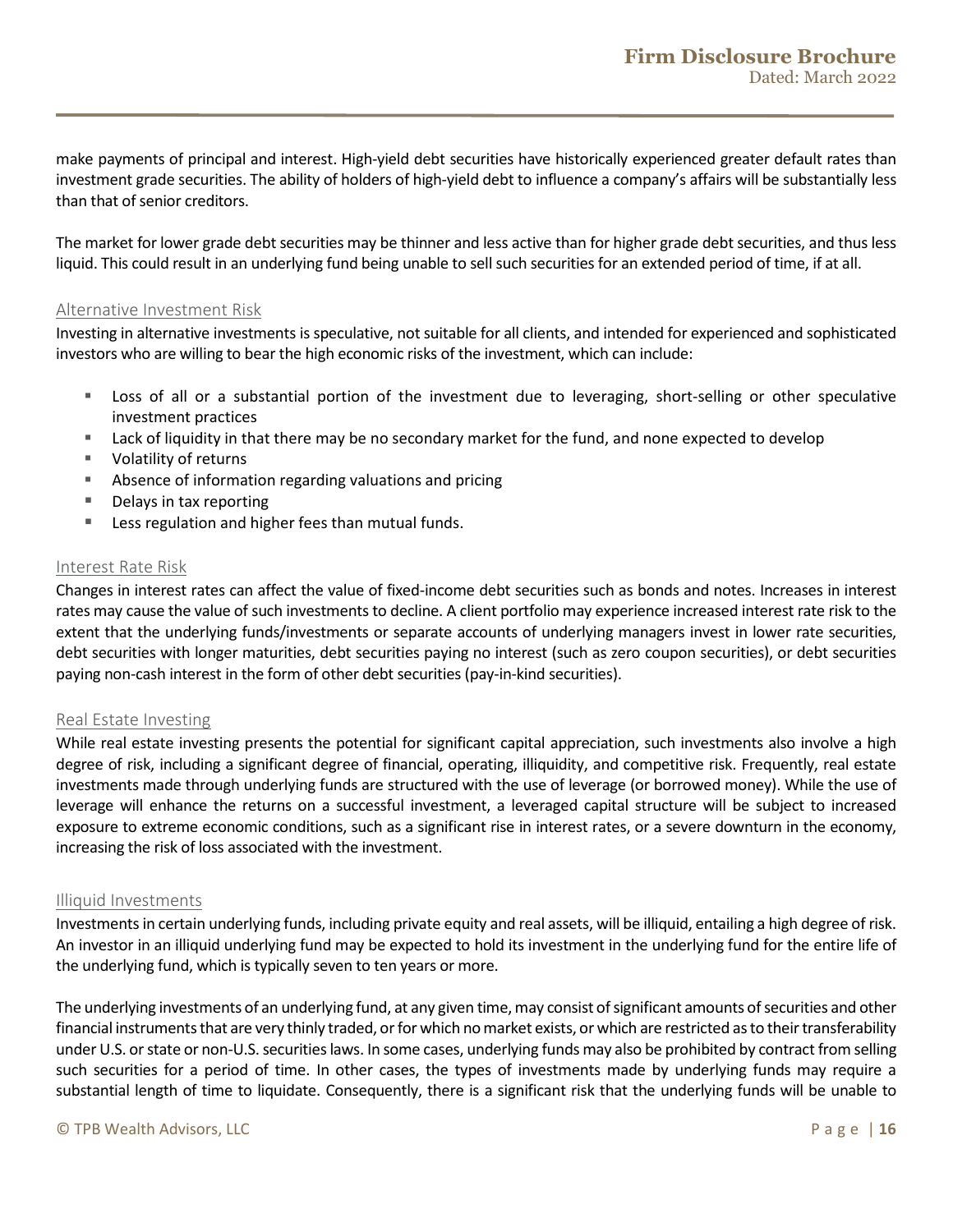realize their investment objectives by sale or other disposition of portfolio company securities at attractive prices, or will otherwise be unable to complete any exit strategy with respect to their portfolio companies. These risks can be further increased by changes in the financial condition or business prospects of the portfolio companies, changes in economic conditions and changes in law.

An underlying fund may distribute its investments "in-kind", which may be composed of illiquid securities. There can be no assurance that clients or investors would be able to dispose of these investments or that the value of these investments, as determined generally by an underlying fund, will ultimately be realized.

#### Tax Considerations

TPB Wealth and the TPBOF Pooled Funds endeavor to furnish tax information as soon as practicable following the end of each year. However, in order to furnish such tax information, the firm must first receive corresponding tax information from all underlying funds and other investments. It is likely that clients and TPBOF Pooled Fund investors will be required to file extensions for any given year, particularly as a result of illiquid investments. The tax liability with respect to income and gains of an underlying fund or TPBOF Pooled Fund for a year may exceed the cash withdrawn by or distributed to the investor in respect of such year.

Investing in private funds may involve complex tax issues for particular clients. TPB Wealth is not a tax accounting firm, and in some situations, clients may need to consult their own tax advisors.

#### Overall Risks

Clients need to remember that past performance is no guarantee of future results. All funds carry some level of risk. Clients may lose some or all of the money invested, including principal, because the securities held by a fund goes up and down in value. Dividend or interest payments may also fluctuate, or stop completely, as market conditions change.

Before you invest, be sure to read a fund's prospectus, private placement memorandum, operating agreement and shareholder reports to learn about its investment strategy and the potential risks. Funds with higher rates of return may take risks that are beyond your comfort level and are inconsistent with your financial goals.

While past performance does not necessarily predict future returns, it can tell you how volatile (or stable) a fund has been over a period of time. Generally, the more volatile a fund, the higher the investment risk. If you'll need your money to meet a financial goal in the near-term, you probably can't afford the risk of investing in a fund with a volatile history because you will not have enough time to ride out any declines in the stock market.

# <span id="page-16-0"></span>**Item 9. Disciplinary Information**

<span id="page-16-1"></span>TPB Wealth Advisors has not been the subject of any disciplinary actions.

# **Item 10. Other Financial Industry Activities and Affiliations**

Neither TPB Wealth Advisors, nor its representatives, are registered or have an application pending to register, as a brokerdealer or a registered representative of a broker-dealer.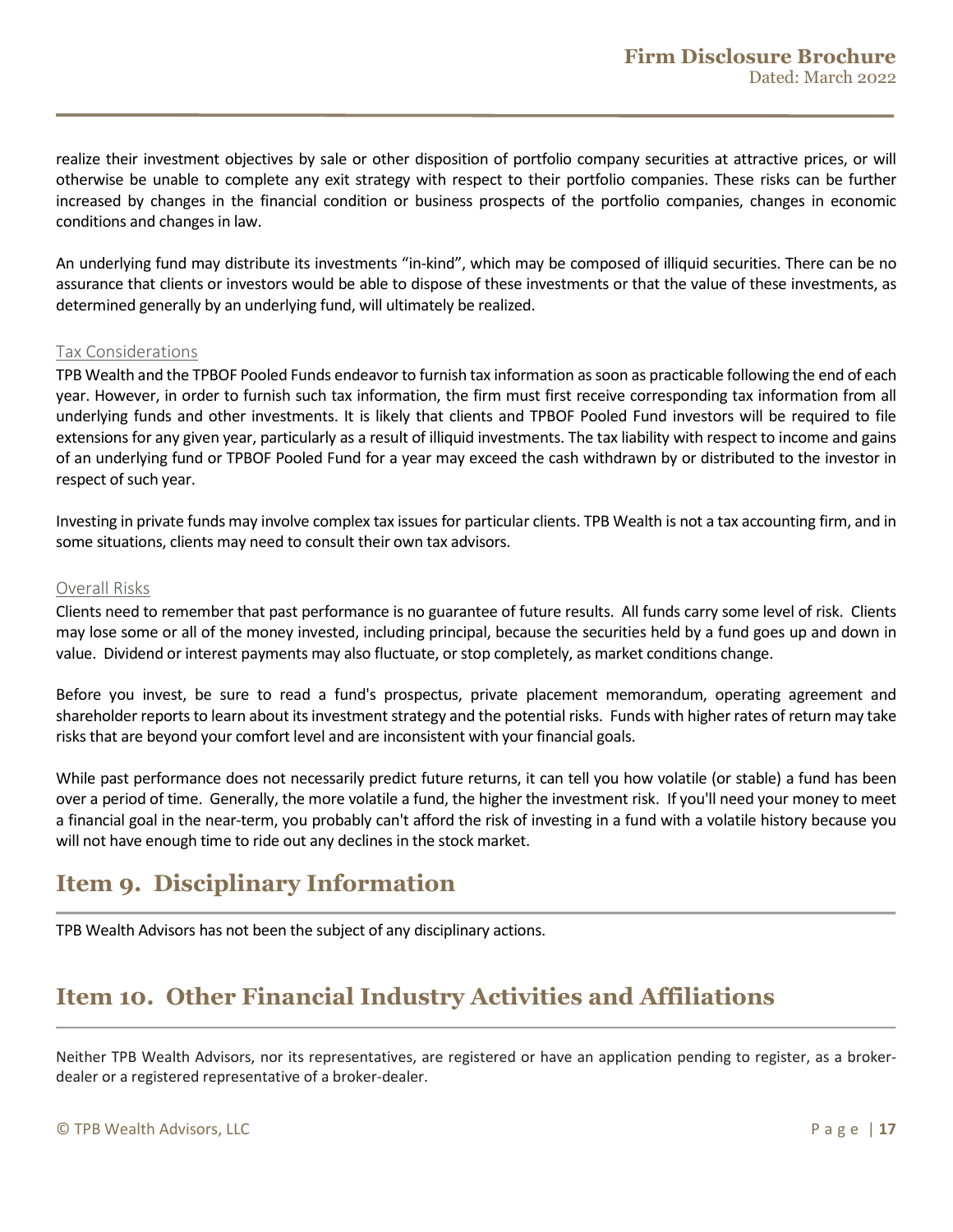Neither TPB Wealth Advisors, nor its representatives, are registered or have an application pending to register, as a futures commission merchant, commodity pool operator, a commodity trading advisor, or a representative of the foregoing.

Texas Partners Bank, Inc. is the parent company of The Bank of San Antonio Insurance Group, as well as the TPB Wealth Advisors. TPB Wealth Advisors, Texas Partners Bank and The Bank of San Antonio Insurance Group have clients in common and refer clients to one another. TPB Wealth Advisors does not pay referral fees to these companies or their employees. These referrals have no effect on the fees you, as a client, pay TPB Wealth Advisors. Even though, due to these referrals being made to related companies, a conflict of interest may occur, and clients are under no obligation to utilize the services of these related companies.

Texas Partners Bank may provide trustee services to TPB Wealth Advisors clients. Texas Partners Bank can provide custody services to TPB Wealth Advisors, in certain instances. There may also be indirect benefits received by us or these companies as a result of transactions with these companies, even if there is no direct compensation paid. Clients are informed of our relationship with these companies; but are not required to utilize them.

TPB Wealth Advisors owns two separate entities: TPB Opportunities Fund GP, Inc. and TPB Investment Management, LLC. These two entities only advise on the investment activities of private Pooled Funds that TPB Wealth's advisory clients whom are qualified clients may invest in. These two entities are considered relying advisor and rely on the policy and procedures, and code of ethics of TPB Wealth Advisors. Further, the employees and other members are supervised by the same Chief Compliance Office of TPB Wealth Advisors. These two entities oversee the investment activities of the TPB Opportunities Fund, LP, which if invested in by current TPB Wealth advisory clients will be done on a non-discretionary basis initially, and will be offered without any additional investment management fees to TPB Wealth Advisors.

Additionally, TPB Wealth Advisorsis the General Partner and Manager for SACM Biotech Ventures, LLC, a company which was formed for the specific purpose of acquiring limited partnership interests in InCube Ventures II, L.P., a Delaware limited partnership. The Manager (TPB Wealth Advisors), its principals and their affiliates and family members reserve the right to purchase ownership interests in this entity. The Chairman of Southwest Bancshares is a limited partner in SACM Biotech Ventures, LLC and has committed capital to it. At this time TPB Wealth Advisors does not hold an ownership interest in SACM Biotech Ventures. Once all members are made whole, TPB Wealth Advisors will receive a 2.5% profits interest in any gain above the capital committed. TPB Wealth Advisors also received a 1% upfront closing fee on committed capital. TPB Wealth Advisors does not receive, directly or indirectly, compensation from investment advisors that it recommends or selects for its clients.

TPB Wealth Advisors does not receive, directly or indirectly, compensation from investment advisors that it recommends or selects for its clients.

# <span id="page-17-0"></span>**Item 11. Code of Ethics, Participation or Interest in Client Transactions and Personal Trading**

### *General Information*

© TPB Wealth Advisors, LLC Page | **18** TPB Wealth Advisors has adopted a Code of Ethics for all employees describing its standard of business conduct and fiduciary duty to its clients. The Code of Ethics includes provisions relating to the confidentiality of client information, restrictions on the acceptance of significant gifts and the reporting of certain gifts and business entertainment items, rules governing outside business activities, and personal securities trading procedures, among other things. All employees of TPB Wealth Advisors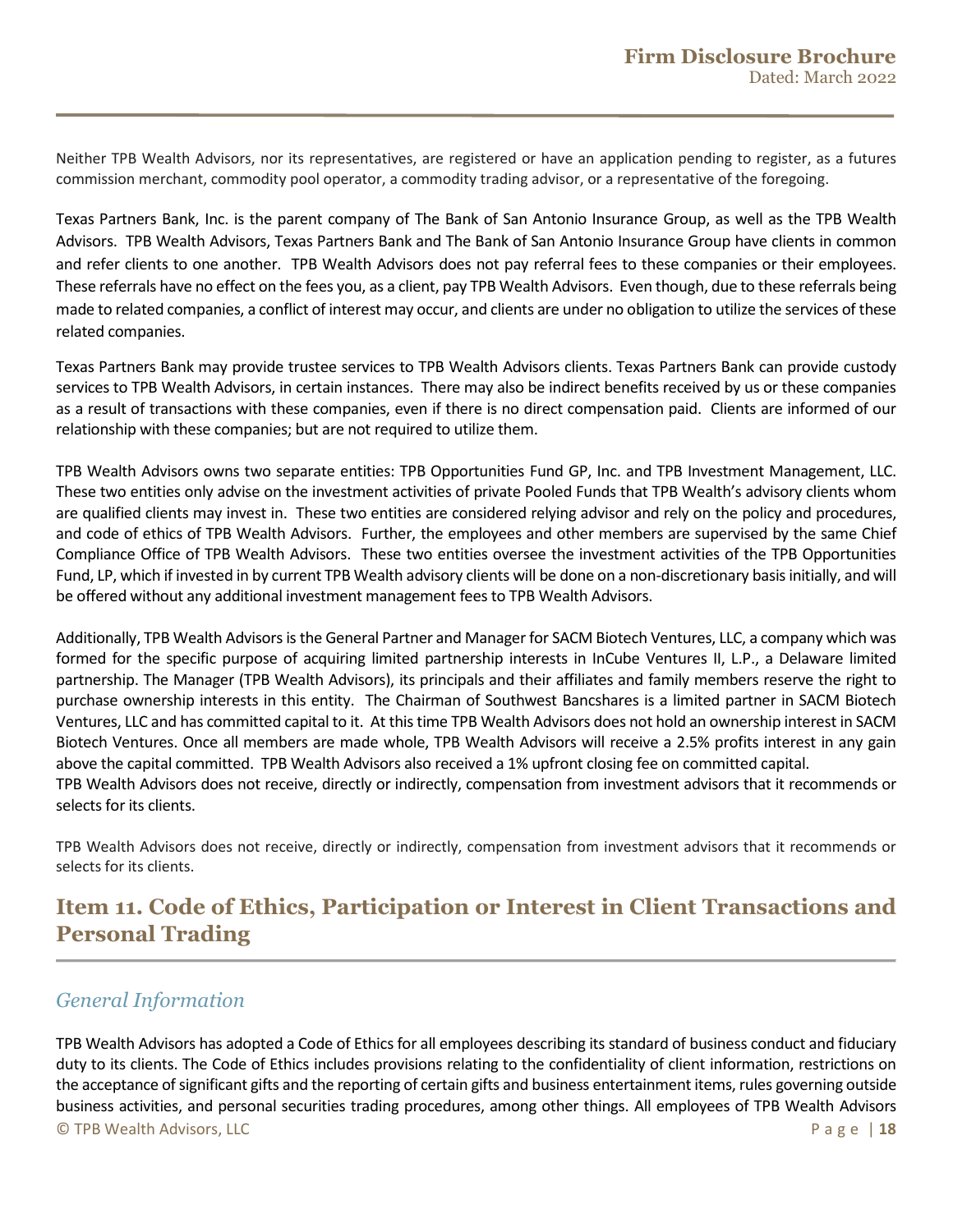must acknowledge the terms of the Code of Ethics annually, or as amended. A copy of this Code of Ethics is available upon request.

In accordance with Section 204A of the Investment Advisers Act of 1940, TPB Wealth Advisors also maintains and enforces written policies reasonably designed to prevent the misuse of material non-public information by TPB Wealth or any person associated with TPB Wealth.

### *Personal Securities Trading*

Employees of TPB Wealth Advisors and its affiliates may trade for their own portfolios in securities which are recommended to and/or purchased for TPB Wealth Advisors clients. The Code of Ethics is designed to assure that the personal securities transactions of the employees of TPB Wealth Advisorswill not interfere with (i) making decisions in the best interest of advisory clients, and (ii) implementing such decisions while, at the same time, allowing employees to invest for their own portfolios.

TPB Wealth Advisors or individuals associated with us may buy, sell, or hold in their personal accounts the same securities we recommend to or invest in for our clients. This creates a potential conflict of interest with the possibility of TPB Wealth Advisors personnel obtaining a better price than clients obtain. To mitigate this conflict and to eliminate the potential for trading in advance of clients (front-running), pre-clearance of certain transactions, such as a private placements (i.e. securities limited to a certain number of investors) and initial public offerings must be cleared with the compliance department. Employees are required to submit reports of personal securities trades for themselves and others in their household. The policy requires that an access person provide the Chief Compliance Officer or his/her designee with a written report of their current securities holdings within ten (10) days after becoming an access person. Additionally, each access person must provide a written report of their securities transactions at least quarterly, and their current securities holdings at least once each twelve (12) month period thereafter on a date the Adviser selects. Employee trading is monitored to reasonably prevent conflicts of interest between TPB Wealth Advisors and its clients.

### *Privacy Statement*

TPB Wealth Advisors is committed to safeguarding your confidential information and hold all personal information provided to us in the strictest confidence. These records include all personal information that we collect from you or receive from other firms in connection with any of the financial services they provide. We also require other firms with whom we deal with to restrict the use of your information. Our Privacy Policy is available on our website and is provided annually to you.

### *Outside Business Activities*

<span id="page-18-0"></span>Employees are required to obtain the approval of the compliance department prior to engaging in any outside business activity. Outside business activities may include, but not be limited to, employment or contract work, teaching assignments, speaking engagements, publication of articles or books, radio or television appearances, and any other activity that involves a substantial time commitment on the part of the employee. The compliance department may prohibit activities that we believe may pose a significant conflict of interest with our clients.

# **Item 12. Brokerage Practices**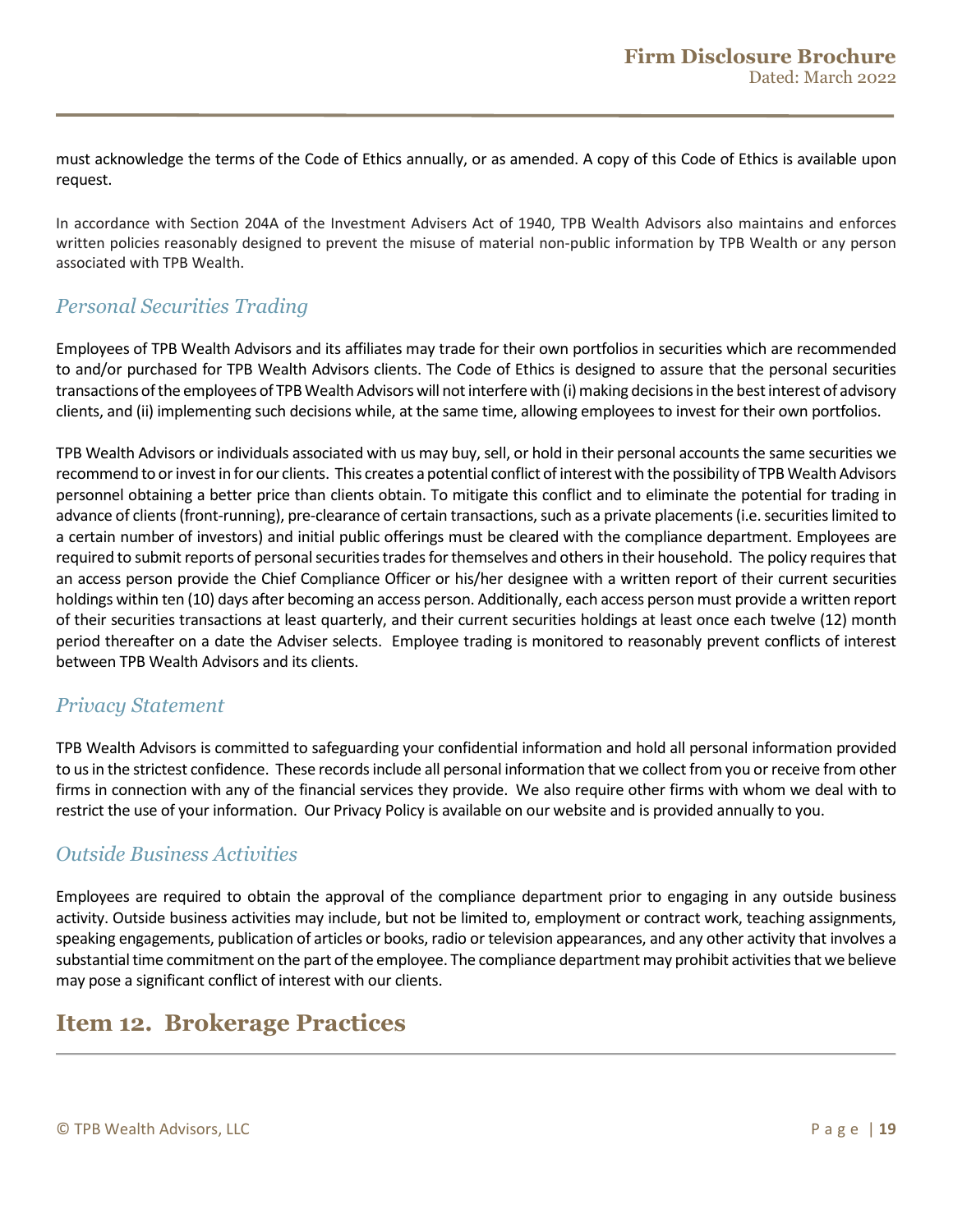### *Factors Used to Select Custodians*

In the event that the client requests that TPB Wealth Advisors recommend a broker-dealer/custodian for execution and/or custodial services (exclusive of those clients that may direct TPB Wealth Advisors to use a specific broker-dealer/custodian), TPB Wealth Advisors generally recommends that investment management accounts be maintained at Fidelity and/or Schwab. Prior to engaging TPB Wealth Advisors to provide investment management services, the client will be required to enter into a formal Investment Management Agreement with TPB Wealth Advisors setting forth the terms and conditions under which we shall manage the client's assets, and a separate custodial/clearing agreement with each designated broker-dealer/custodian.

Factors that TPB Wealth Advisors considers in recommending Fidelity and/or Schwab (another broker-dealer/custodian, investment platform and/or mutual fund sponsor) include historical relationship with TPB Wealth Advisors, financial strength, reputation, execution capabilities, pricing, research, and service. Although the commissions and/or transaction fees paid by TPB Wealth Advisors clients shall comply with our duty to obtain best execution, a client may pay a commission that is higher than another qualified broker-dealer might charge to effect the same transaction where TPB Wealth Advisors determines, in good faith, that the commission/transaction fee is reasonable. In seeking best execution, the determinative factor is not the lowest possible cost, but whether the transaction represents the best qualitative execution, taking into consideration the full range of a broker-dealer's services, including the value of research provided, execution capability, commission rates, and responsiveness. Accordingly, although TPB Wealth Advisors will seek competitive rates, it may not necessarily obtain the lowest possible commission rates for client account transactions. The brokerage commissions or transaction fees charged by the designated broker-dealer/custodian are exclusive of, and in addition to, TPB Wealth Advisors investment management fee. TPB Wealth Advisors best execution responsibility is qualified if securities that it purchases for client accounts are mutual funds that trade at net asset value as determined at the daily market close.

### *Research and Soft Dollar Practices*

"Soft dollars" is a term applied to commission revenue generated by client trades which is then used to pay for services provided to an investment advisor. These services must benefit clients and include research and other related services as defined by the Securities and Exchange Act of 1934.

The availability of these benefits creates a conflict of interest and may influence TPB Wealth Advisors to select one broker rather than another to execute trades for the client's account. TPB Wealth Advisors does not have any formal soft dollar arrangements.

However, TPB Wealth Advisors does receive products and services from our custodian/broker, Fidelity and/or Schwab, at little to no cost because Fidelity or Schwab is our custodian. Although not a material consideration when determining whether to recommend that a client utilize the services of a particular broker-dealer/custodian, TPB Wealth Advisors may receive from Fidelity or Schwab (another broker-dealer/custodian, investment platform and/or mutual fund sponsor) without cost (and/ or at a discount) support services and/or products, certain of which assist TPB Wealth Advisors to better monitor and service client accounts maintained at such institutions. These Include:

- Providing software to access to client account data (such as trade confirmations and account statements)
- Facilitating trade execution and allocating aggregated trade orders for multiple client accounts
- Providing research, pricing, and other market data
- **Facilitating payment of our fees from our clients' accounts**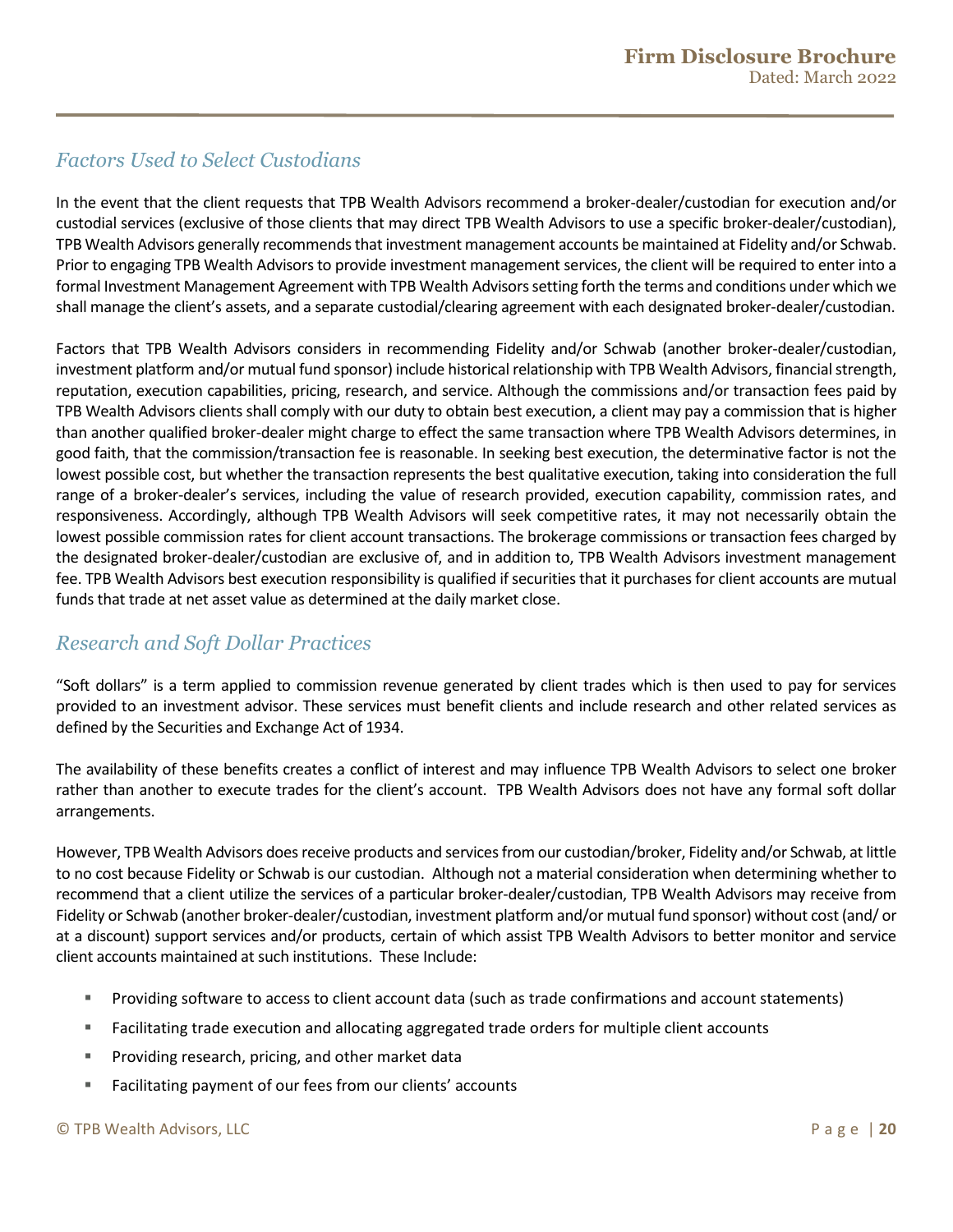Assisting with back-office functions, recordkeeping, and client reporting

We also receive access to:

- Compliance, legal, and business consulting
- Publications and conferences on practice management and business operations
- Employee benefit providers, human capital consultants, and insurance providers
- **IF** Industry related continuing education and management training

As indicated above, certain of the support services and/or products that may be received may assist TPB Wealth Advisors in managing and administering client accounts. Others do not directly provide such assistance, but rather assist TPB Wealth Advisors to manage and further develop its business enterprise.

TPB Wealth Advisors clients do not pay more for investment transactions effected and/or assets maintained at Fidelity or Schwab as a result of this arrangement. There is no corresponding commitment made by TPB Wealth Advisors to Fidelity, Schwab, or any other entity to invest any specific amount or percentage of client assets in any specific mutual funds, securities or other investment products as a result of the above arrangement.

### *Brokerage for Client Referrals*

TPB Wealth Advisors does not receive referrals from a broker/dealer or third party providing service to us.

### *Directed Brokerage*

While not generally accepted, clients are permitted to use the custodian of their choosing. If clients elect to select their own broker-dealer or custodian and direct TPB Wealth Advisors to use them, clients may pay higher or lower fees than what is available through our relationships. Generally, TPB Wealth Advisors will not negotiate lower rates below the rates established by the executing broker-dealer or custodian for this type of directed brokerage account, unless we believe that such rate is unfair or unreasonable for the size and type of transaction. Trading through broker/dealers directed by a client limits our ability to attain best execution for those trades.

### *Order Aggregation*

Transactions for each client account generally will be effected independently, unless TPB Wealth Advisors decidesto purchase or sell the same securities for several clients at approximately the same time. We may (but are not obligated to) combine or "bunch" such orders to obtain best execution, to negotiate more favorable commission rates or to allocate equitably among our clients' differences in prices and commission or other transaction costs. Under this procedure, transactions will be priceaveraged and allocated among our clients in proportion to the purchase and sale orders placed for each client account on any given day. There is no transaction fee advantage to each client participating in an aggregated order. TPB Wealth Advisors shall not receive any additional compensation or remuneration as a result of such aggregation.

Transactions placed in an asset management account by a third party manager will be executed through their broker-dealer or custodian. In determining best execution for these transactions, the third party manager is looking at whether the transaction represents the best qualitative execution, taking into consideration the full range of a broker-dealer's services,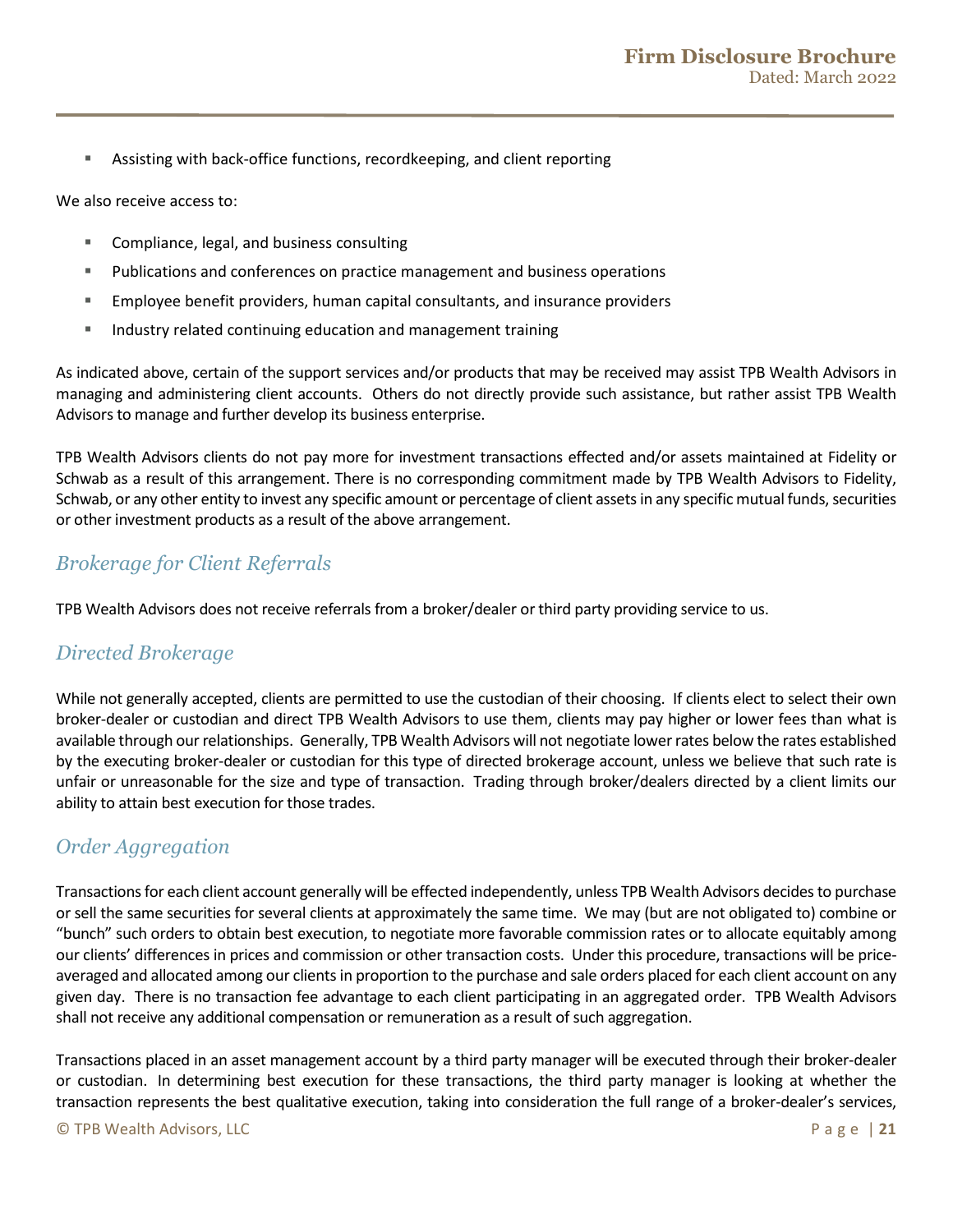including the value of research provided, execution capability, commission rates, and responsiveness. While they look for competitive commission rates, they may not obtain the lowest possible commission rates for account transactions. The aggregation and allocation practices of mutual funds and third party managers that TPB Wealth Advisors recommends to you are disclosed in the respective mutual fund prospectuses and third party manager disclosure documents which will be provided to you.

# <span id="page-21-0"></span>**Item 13. Review of Accounts**

### *Reviews*

For those clients to whom TPB Wealth Advisors provides investment advisory and management services, account reviews are conducted on an ongoing basis by the wealth strategist and/or investment strategist assigned to the client. Clients are advised that it remains their responsibility to advise TPB Wealth Advisors of any changes in their investment objectives and/or financial situation. All clients (in person or via telephone) are encouraged to review financial planning issues (to the extent applicable), investment objectives and account performance with TPB Wealth Advisors on an annual basis. When possible, TPB Wealth Advisors will generally conduct formal meetings on a quarterly basis to review such things as market conditions, the client reports, portfolio performance, asset allocation, liquidity needs, and any recommended changes to the portfolio. Additionally, TPB Wealth will review accounts when there are material market or economic events, when changes are made to model investment strategies, which is generally quarterly or more frequently.

### *Reports*

TPB Wealth Advisors will provide clients with quarterly reports reflecting the current balances, holdings and historical cost in the account. From time to time, as deemed necessary by TPB Wealth Advisors, additional reports on risk allocations, liquidity, and underlying investment strategies or managers may be made available. Clients may be provided these reports in either written or electronic form.

At least quarterly, clients are provided with account statements by their custodian. Clients are obligated to notify TPB Wealth Advisors of any discrepancies in the account(s) or any concerns you have about the account(s).

# <span id="page-21-1"></span>**Item 14. Client Referrals and Other Compensation**

Currently, TPB Wealth Advisors does not pay referral fees.

# <span id="page-21-2"></span>**Item 15. Custody**

TPB Wealth Advisors practice is not to have physical custody of client assets. However, TPB Wealth Advisors meets the legal definition of having custody over certain client accounts either through access to clients assets or by having the authority to withdraw client assets held at a custodian. The following are examples of these scenarios: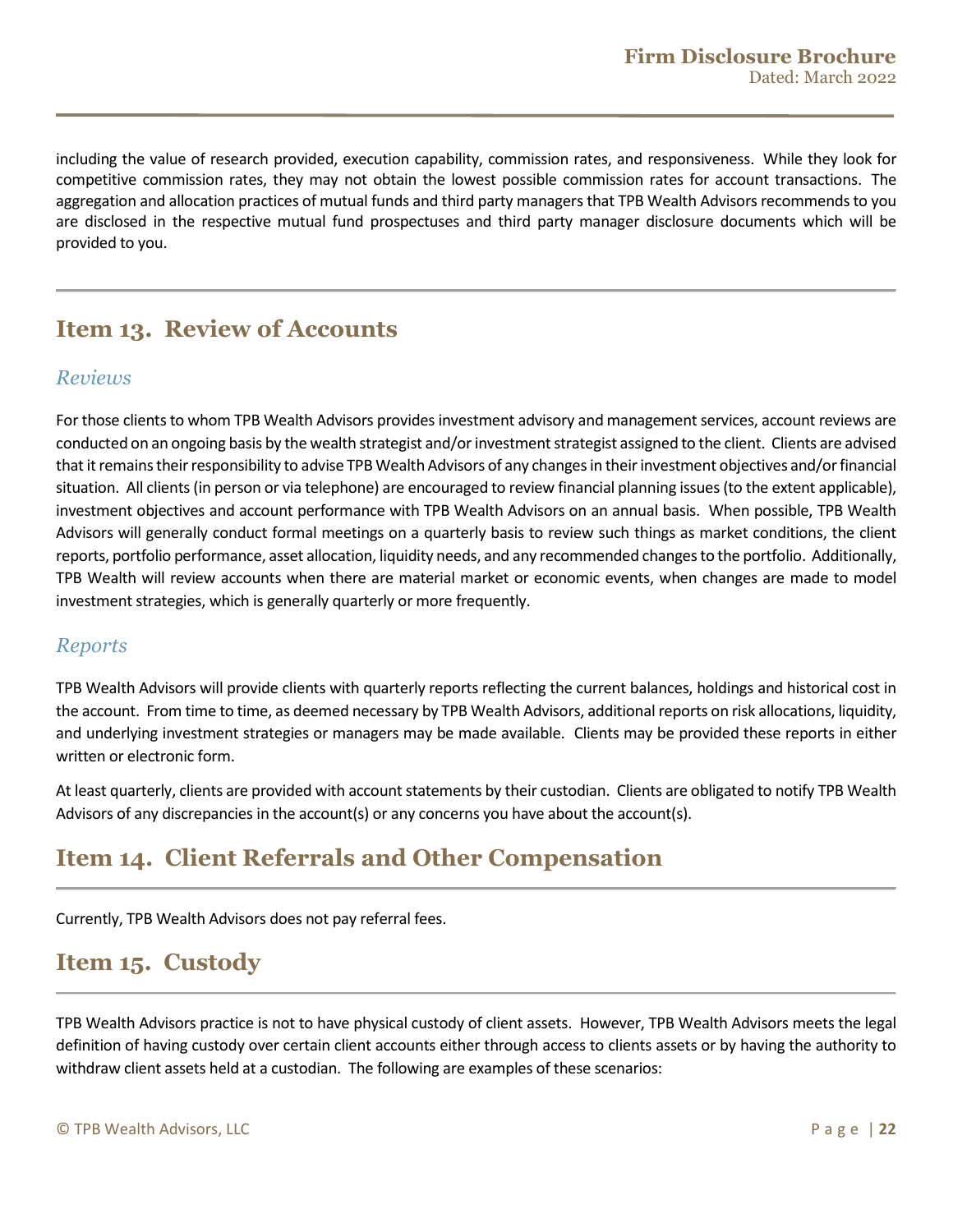### *Portfolio Management Services*

TPB Wealth Advisorsshall have the ability to have its advisory fee for each client debited by the custodian on a quarterly basis. Client assets are maintained with qualified custodians. Clients are provided, at least quarterly, with written transaction confirmation notices and regular summary account statements directly from the custodian. TPB Wealth Advisors may also provide a written periodic report summarizing account activity and performance. Clients should compare any statement or report provided by TPB Wealth Advisors with the account statements received from the account custodian.

### *Standing Letters of Authorization, Wire Transfer and/or Check-writing Authority*

TPB Wealth Advisors, or persons associated with our firm, may have standing letters of authorization allowing us to effect transfers from client accounts to one or more third parties designated, in writing, by the client without obtaining written client consent for each separate, individual transaction, as long as the client has provided us with written authorization to do so. Such written authorization is known as a Standing Letter of Authorization. An adviser with authority to conduct such third party wire transfers on a client's behalf has access to the client's assets, and therefore has custody of the client's assets in any related accounts. In the event of having access to client's access, an advisor does not have to obtain a surprise annual audit, as would otherwise be required by reason of having custody, as long as an advisor meets the following criteria:

- You provide a written, signed instruction to the qualified custodian that includes the third party's name and address or account number at a custodian;
- You authorize us in writing to direct transfers to the third party either on a specified schedule or from time to time;
- Your qualified custodian verifies your authorization (e.g., signature review) and provides a transfer of funds notice to you promptly after each transfer;
- You can terminate or change the instruction;
- We have no authority or ability to designate or change the identity of the third party, the address, or any other information about the third party;
- We maintain records showing that the third party is not a related party to us nor located at the same address as us; and
- Your qualified custodian sends you, in writing, an initial notice confirming the instruction and an annual notice reconfirming the instruction.

Currently, our affiliate or related party (The Bank of San Antonio) acts as Trustee which results in TPB Wealth having custody of client's assets. So, TPB Wealth must:

 Have an independent public accountant that is registered with, and subject to regular inspection by PCAOB perform the required annual surprise examination pursuant to a written agreement that complies with Rule 206(4)-2(a)(4).

TPB Wealth does not intend to utilize its affiliates for providing services as a Qualified Custodian in connection with our advisory services. If TPB Wealth in the future has an affiliate acting as a Qualified Custodian, the Company will also:

 Obtain, or receive from the affiliate, an annual report of the internal controls relating to the custody of client assets prepared by an independent public accountant that is registered with, and subject to regular inspection by, the PCAOB. See Rule 206(4)-2(a)(6).